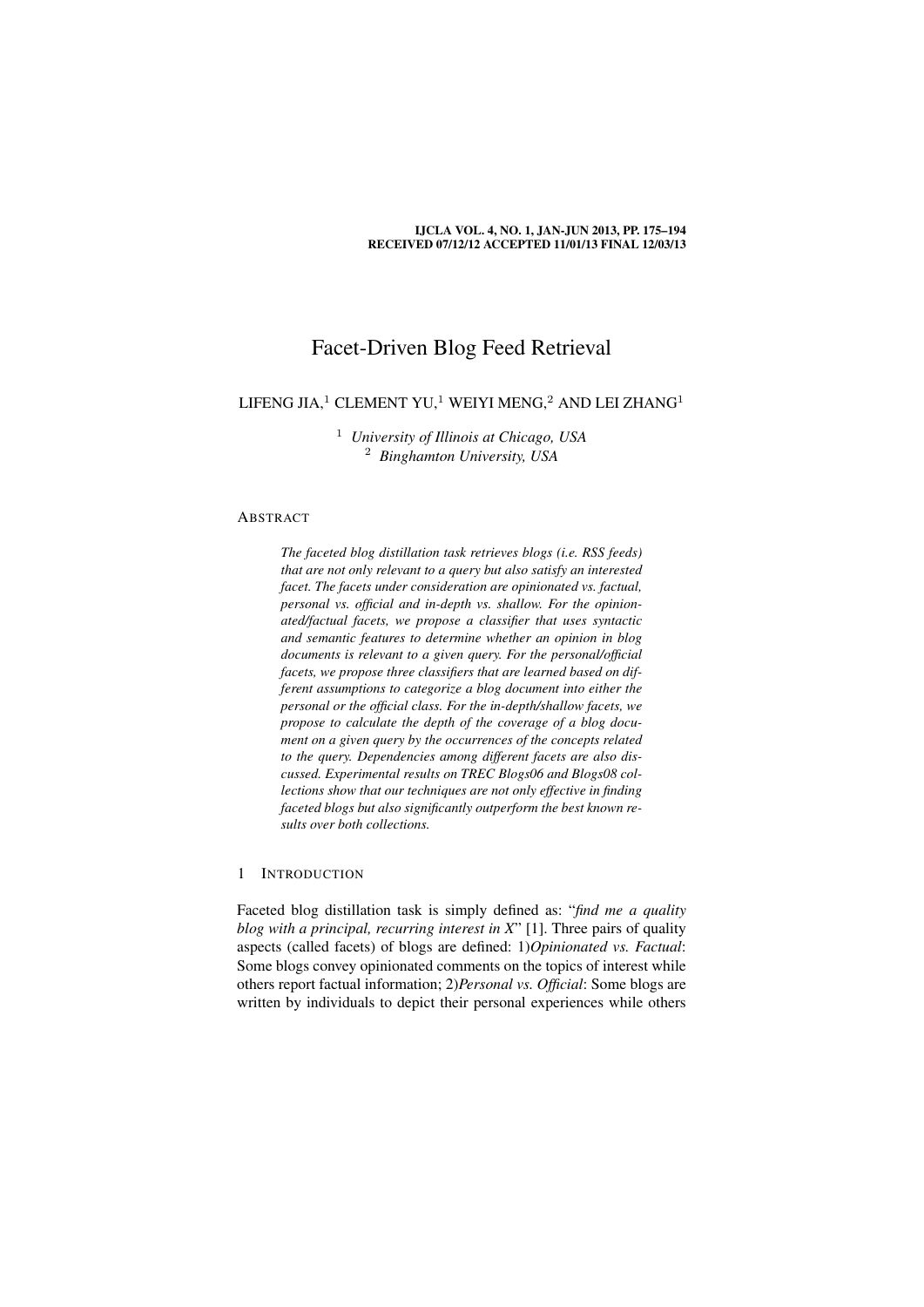are written by companies to deliver their commercial influences; 3) *Indepth vs. Shallow*: Some blogs express in-depth thoughts and analysis on the reported issues while others simply provide quick bites on these topics without analyzing the implications of the provided information.

In this paper our aim is to achieve high retrieval effectiveness for faceted blogs, such as opinionated blogs. A blog (i.e. a RSS feed) consists of a set of blog documents (or called blog posts). We use the term *document* to represent a blog document (post) and the term *feed* to represent a blog. Faceted blog distillation can be seen as a two-phase task. Given a query *Q* and one of three pairs of facets mentioned above, 1) feeds (or documents) are ranked by only addressing their topical relevance to *Q*; 2) the feeds (or documents) from Phrase 1 as the baseline are re-ranked based on the pair of facets. Since TREC provided three baselines (i.e. the ranking of feeds in Phase 1), we only present the facet-finding techniques. There are three challenges discussed below for faceted blog distillation.

The retrieval of the opinionated blog documents is exactly the opinion retrieval problem [2]. It aims at retrieving the documents that convey the opinions relevant to a query. Since a blog document may contain opinions about multiple topics, the first challenge is how to capture opinions in a document that are related to the query. The state-of-the-art techniques are proximity-based [3, 4, 5, 6, 7]. If an opinion is close to the terms of a query within an blog document, it is likely to be relevant to the query. But the proximity-based determination is not sufficiently accurate, so we propose to use both the syntax and the semantics of a sentence to determine the opinion relevance. In addition, the query-referencing pronouns are identified by co-reference resolution and the key concepts (to be defined in Section 3) related to the query are extracted from knowledge bases. In this way, opinions not directly applicable to a query but applicable to those query-referencing pronouns or the key related concepts can be determined to be relevant to the query. Determining whether a blog document delivers the personal experiences or official information with commercial interests is the second challenge. To address this challenge, we study a research issue: should the personal or official facet of a blog document be independent of the query i.e. should a blog document be considered as a personal or official one irrespective of the query? This issue which has not been examined by other researchers has a direct impact on effectiveness. Moreover, we observe that people often express some opinions when describing their personal experiences. Thus we propose to examine whether the personal or official facet of a blog document is dependent on its opinionated or factual facet. The third challenge is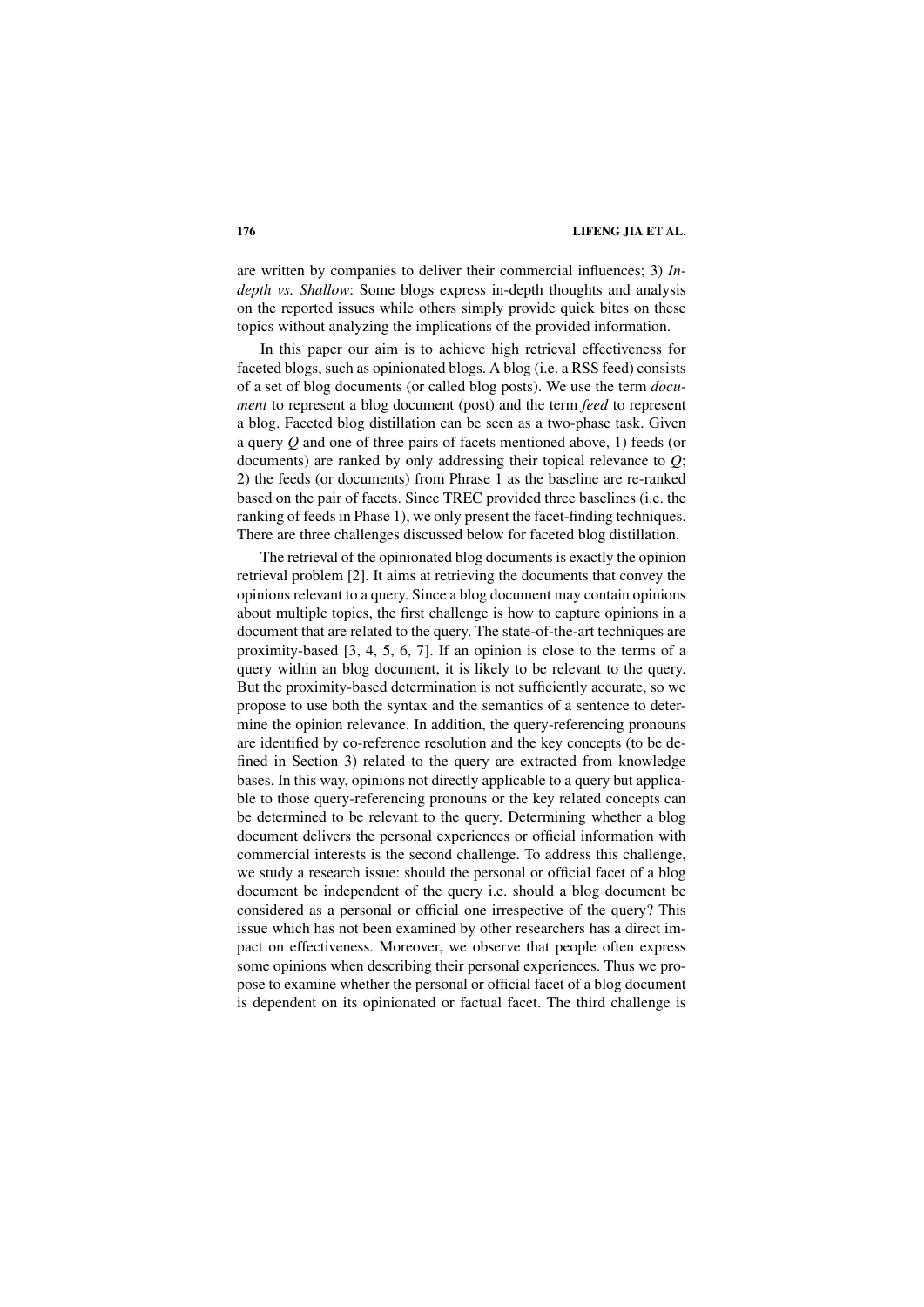how to identify the in-depth or shallow blog documents. In-depth documents should provide in-depth thoughts and analysis about the queries. Since "thoughts" may be expressed as "opinions" and "analysis" means the depth of the coverage of blog documents, we explore these two characteristics in our solution.

This paper has the following contributions. (1) We propose a classifier to determine whether the opinions in blog documents are relevant to a given query. (2) We propose a set of classifiers to classify blog documents into personal or official classes. (3) We propose an approach to measure the in-depth or shallow facet of documents. Experiments show that the proposed techniques are effective.

#### 2 RELATED WORK

Besides the opinion retrieval studies, there is extensive research on opinion mining. Most opinion mining studies ignore the determination of the relevance of opinion and assume the opinions in their corpora (mainly product reviews) are always related to the object (product). They focus on how to relate an opinion to the different aspects of the object or to the opinion holder (who expresses the opinions). Instead of the opinion relevance to the opinion holder [8, 9, 10], our work studies the relevance of an opinion toward the object (mentioned in the query). The aspects in opinion mining roughly correspond to the key-related concepts in our work. The key differences between their works [11, 12, 13, 14, 15, 16, 17] and our work are: 1) the objects in their works are mainly products in reviews, while the objects mentioned in TREC queries come from diversified domains. Their techniques of mining the aspects of products are applied to product reviews and may not be applicable to the key related concepts of TREC queries over blog corpora. Therefore, we develop techniques to extract the key related concepts of query concepts from knowledge bases. 2) The utilization of key related concepts aims at recognizing the relevant opinions. Some relevant opinions in blog documents are not directed toward the objects (mentioned in the queries) but applicable to those key related concepts.

For finding the personal or official documents, some studies [18, 19, 20, 21] simply assume that the personal or official documents are the opinionated or factual documents respectively. Other studies calculate the personal or official facet scores based on dictionaries [22], heuristics [23, 24] and classifiers [25, 26]. No previous work studied our first research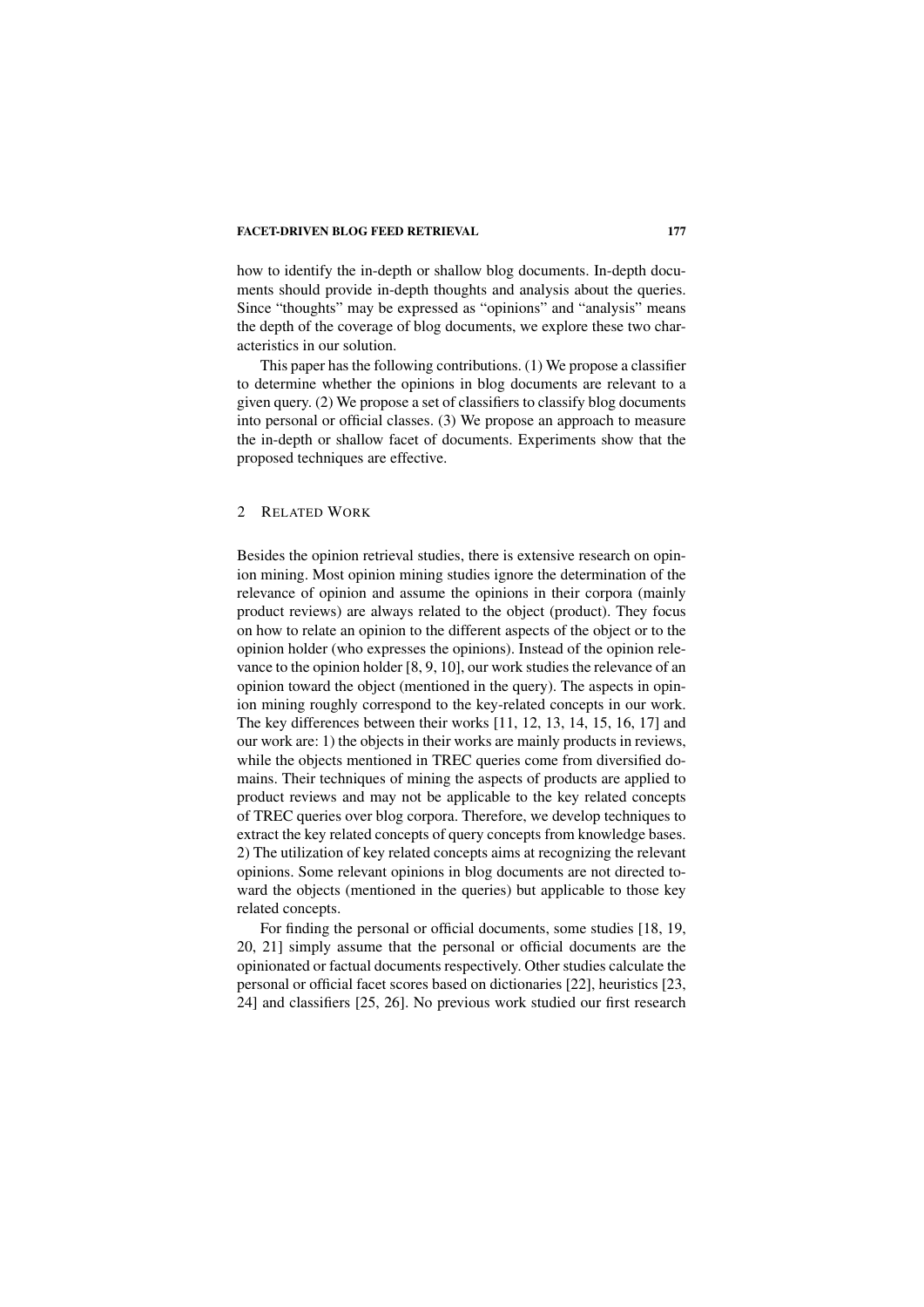issue: whether a document being personal or official is independent of the query.

To identify in-depth or shallow documents, the cross entropy between a blog document *d* and the whole collection is calculated as the in-depth score of *d* [20, 21]. Various heuristics [23, 22, 24] are proposed to measure the in-depth and shallow facets of documents. For example, an indepth document is likely to be longer in terms of the number of terms than a shallow document. We propose to measure the depth of the coverage of a document *d* on a query topic by the occurrences of concepts in *d* which are closely related to the query.

### 3 OPINIONATED VS. FACTUAL

In this section, we introduce how to measure the extents of blog documents being opinionated and factual. Given a query Q and a blog document  $d$ , we first utilize an classifier [7] to classify the sentences in  $d$ into opinionated or factual ones. This classifier assigns each sentence an opinion or a factual score. Then, we determine whether the opinionated or factual sentences are relevant to Q. Finally, we calculate the opinionated (or factual) facet score of  $d$  is the sum of the opinion (or factual) scores of the relevant opinionated (or factual) sentences.

The key is how to recognize the opinionated/factual sentences relevant to  $Q$ . For each opinionated sentence s, we decide s is relevant to  $Q$ if the following two conditions are satisfied. The first condition is that  $s$ and  $Q$  co-occur within a window of five sentences consisting of  $s$ , two proceeding ones and two succeeding ones [7]. But this proximity-based condition alone is not sufficient to accurately determine the relevance of s to Q. Therefore, we stipulate a second condition to further determine whether s is indeed relevant to  $Q$ . Specifically, we first identify the occurrences of  $Q$  in s, then resolve the query-referencing pronouns in s and finally identify the hypernyms of  $Q$  or the key related concepts of  $Q$  in  $s$ , if present. We denote the occurrences of  $Q$ , the query-referencing pronouns and the hypernyms and the key related concepts of Q as *target terms*. We also identify the opinion terms in  $s$  by two opinion lexicons [27, 28]. The second condition is whether s has an opinion term related to one of the target terms. If *s* contains no target terms, the opinion in *s* is irrelevant to  $Q$ , in spite of its close proximity to  $Q$ . The hypernyms of  $Q$  and the keyrelated concepts of  $Q$  are essential as illustrated. For example, given  $Q =$ "*Brokeback Mountain*", the opinion terms that are related to a hypernym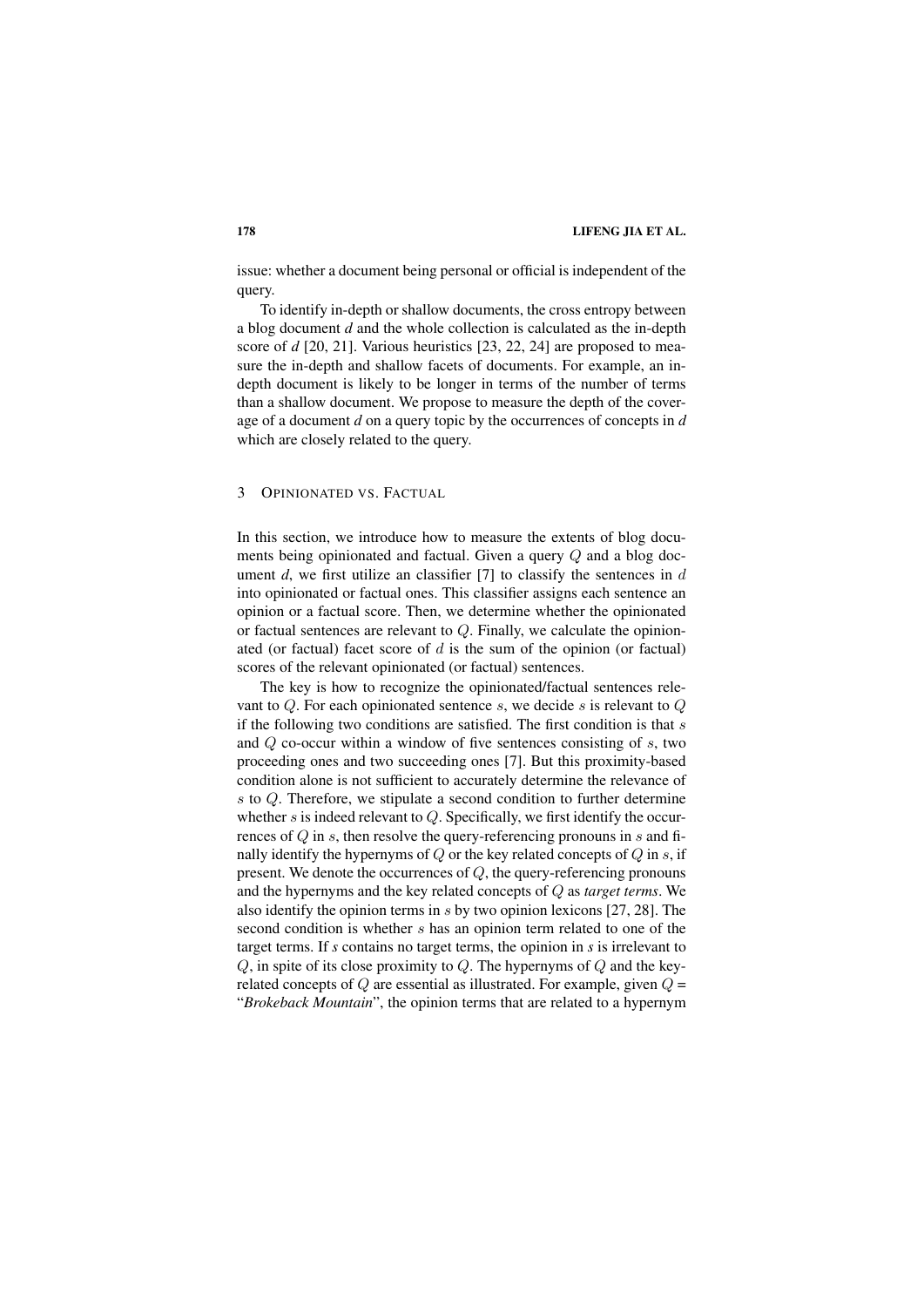Table 1. A Sample of *Syntactic* (italics) and Semantic (bold) Features.

|                     | Feature Name Feature Description ( $O =$ Opinion Term, $T = a$ Target Term)                                                                                   |
|---------------------|---------------------------------------------------------------------------------------------------------------------------------------------------------------|
| TSub                | Valued TRUE when T is the subject $(Sub)$ of the opinionated sentence;                                                                                        |
| $\overline{OP}$ red | Valued TRUE when $O$ is the predicate ( <i>Pred</i> ) of the opinionated sentence;                                                                            |
| <b>OModNNT</b>      | Valued TRUE when O modifies a noun N; T and N satisfy the following<br>condition: $T$ is a non-person concept but $N$ is the hyponym of person or vice versa; |
|                     | <b>SpecialPhrase</b> Valued TRUE when O forms some special phrases without opinions, such as "as well as";                                                    |

of Q, "*movie*" or a key related concept of Q, "*Health Ledger*" can represent the relevant opinions to Q. Factual sentences do not have "factual terms" to signify their factualness as there is no "factual lexicon". So we determine a factual sentence s to be relevant to  $Q$ , if s and  $Q$  co-occur within a window of five sentences.

*Query-Referencing Pronouns, Hypernyms and Key Related Concepts*. To determine whether an opinionated sentence s is relevant to a query  $Q$ , at least one opinion term in  $s$  is related with  $Q$ . Some opinion terms that are not directly related with Q but related with the pronouns referencing  $Q$  can convey the opinions relevant to  $Q$ . Specifically, Illinois Coreference toolkit [29] is used on the paragraph containing *s* to resolve the pronouns referencing Q. Besides the pronouns, the opinion terms related with the hypernyms or the key related concepts of queries are relevant to the queries. Specifically, key concepts are related to *Q* by the "part-of" and "equivalence" relationships. There are other possible relationships, such as the "associative" relationship between two concepts. However, in our opinion, they are unsuitable for determining the opinion relevance toward the query. We use three knowledge bases: YAGO [30], DBPedia<sup>3</sup> and Freebase<sup>4</sup>, to extract the hypernyms and the key related concepts of queries. The hypernyms of a query  $Q$  can be automatically identified by their associations with  $Q$  by the relationships 'IsA" in YAGO, "type" in DBPedia or "category" in Freebase. But the key related concepts cannot be directly extracted from the knowledge bases, because relationships in these knowledge bases are defined in free-text and determining which free-text relationships correspond to the "part-of" and the "equivalence" relationships is difficult. We manually examine the free-text relationships in these knowledge bases to determine whether they can simulate either the "part-of" or the "equivalence" relationship. For example, given a relationship, "starring", two concepts, "*Leonardo DiCaprio*" and "*Titanic*" are associated by "starring" in the knowledge bases. "*Leonardo*

<sup>3</sup> http://wiki.dbpedia.org/Ontology

<sup>4</sup> http://www.freebase.com/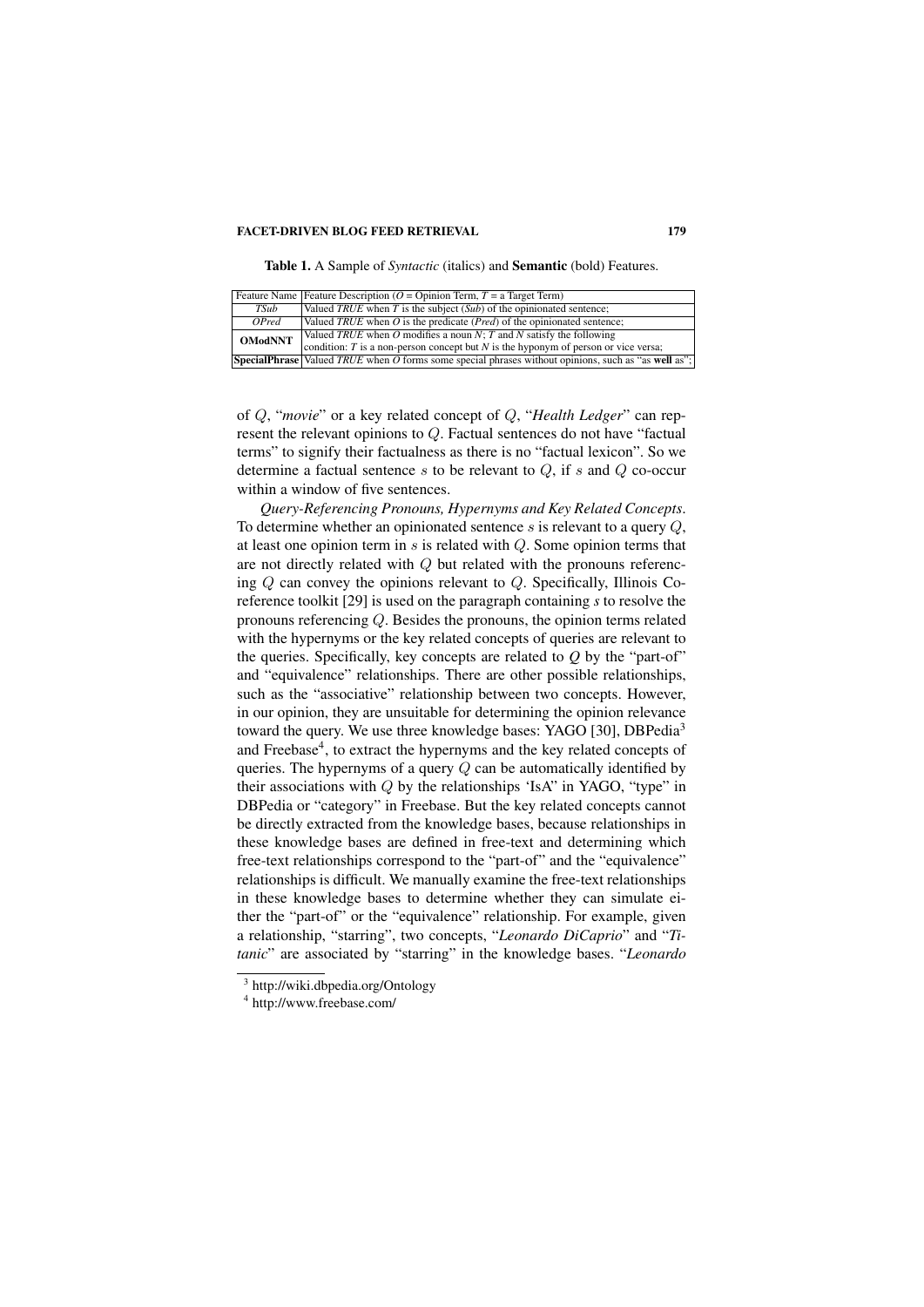*DiCaprio*" can be considered as a part of movie "*Titanic*", so "starring" is determined to be qualified for simulating the "part-of" relationship. Following the selection criteria above, a list of 313 relationships (10 from YAGO, 104 from DBPedia and 199 from Freebase) is established. Note that the manual examination of relationships is carried out only once before the query processing. No query is involved in the examination. Given such a list of relationships, the key-related concepts of any query can be retrieved from these knowledge bases automatically.

*Syntactic and Semantic Features*. Given an opinionated sentence s, after all the target terms are identified, if present, we determine whether an opinion term  $O$  is related to one of the target terms  $T$  in terms of  $s$ 's syntax and semantics. We treat the relevance of  $O$  to  $T$  within  $s$  as a classification problem. We propose a set of features based on syntax and semantics. Table 1 presents a sample of the proposed features and those features described below are excluded. The syntax of a sentence can be expressed by typed dependencies and a parse tree, both of which are obtained by Stanford parser [31]. We propose typed dependency (TD) features and (parse) tree node (TN) features. *Typed Dependency*: given the TDs of an opinionated sentence, an undirected TD graph is built where the vertices are the terms and the edges are TDs between terms. A TD path between term *A* and term *B* is a sequence of TDs between vertex *A* and vertex *B*. Given the shortest TD path SP between the opinion term and a target term, for each TD  $t_d$  in  $SP$ , we prefix  $t_d$ 's name with  $SP$ 's length and suffix  $t_d$ 's name with its sequential position in  $SP$ . It is a TD feature. *Tree Node*: given a parse tree of an opinionated sentence, we ignore the directions of tree edges. We then find the shortest path SP from a leaf node  $\ddot{A}$  representing an opinionated term to a leaf node  $\ddot{B}$  representing a target term. We represent SP by a sequence of intermediate tree nodes by excluding A and B. For each tree node  $t_n$  in  $SP$ , we prefix  $t_n$ 's name with  $SP$ 's length and suffix  $t_n$ 's name with its sequential position in SP. It is a TN feature. A short distance between an opinion term and a target term in a TD graph or in a parse tree indicates relevance of opinion.

Moreover, the Boolean features in Table 1 can indicate the relevance of the opinion terms to the target terms within an opinionated sentence. For example, a syntactic feature named *OTDiffC* is valued true when an opinion term and the target terms occur in different clauses, which indicates that they are unlikely to be related. We propose some semantic features too. For example, a semantic feature named *Comparison* is valued true when the opinionated sentence is a comparative or superlative one. The intuition is that an opinion in such a sentence is always directed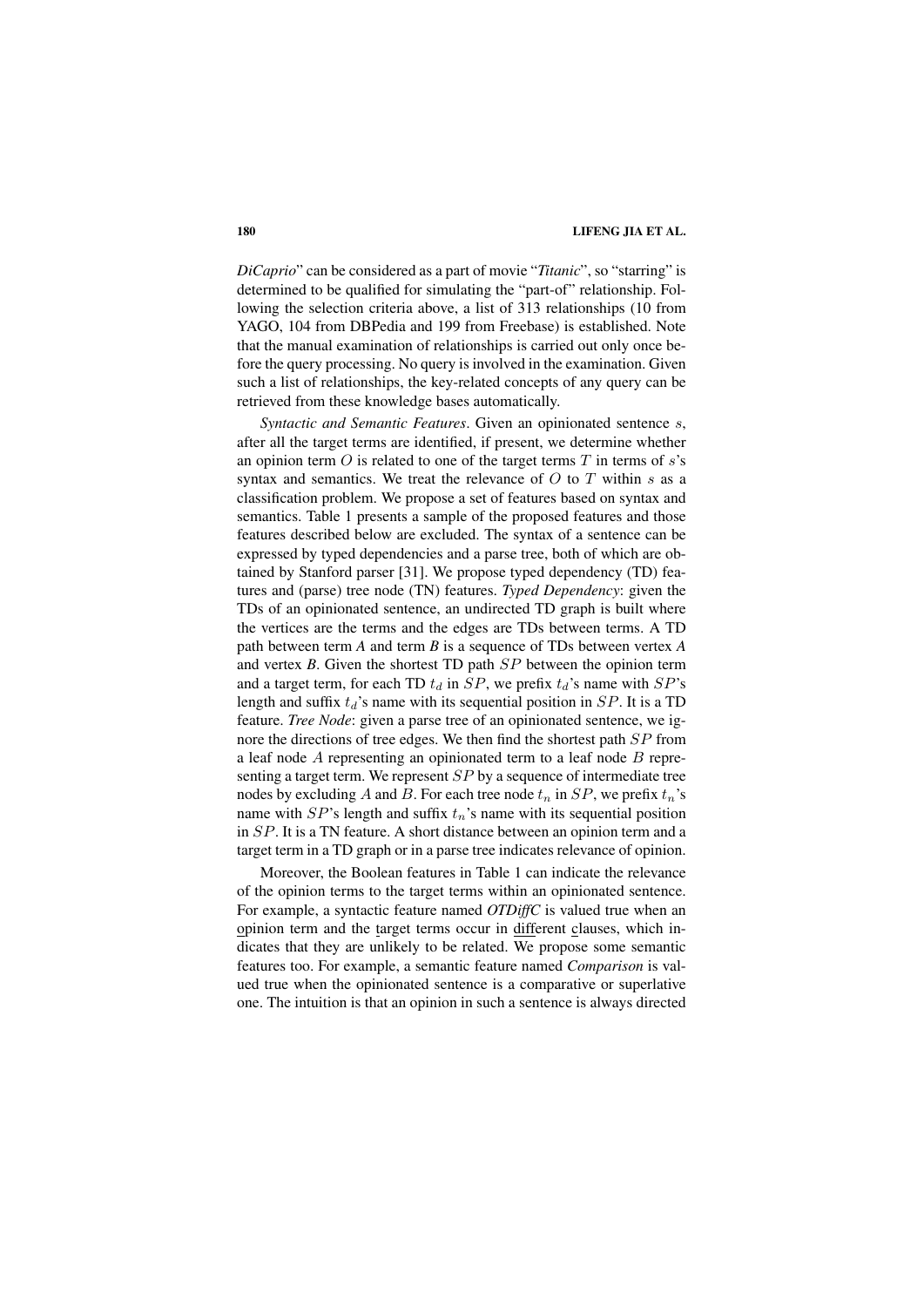toward all entities involving the comparison and thus the opinion term is likely to be related to the target terms.

We sample 1108 training examples from TREC Blogs06 collection w.r.t. 50 TREC 2006 queries. Each example is a triple consisting of an opinion term, a query and an opinionated sentence containing them. The opinion term is manually labeled to be either relevant or irrelevant to the query. The query-referencing pronouns, hypernyms and key related concepts if present are identified. An opinion relevance classifier is trained by using the training data and the features.

#### 4 PERSONAL VS. OFFICIAL

In this section, we present three classifiers. Each of them classifies the blog documents into either the personal or the official class. These classifiers examines the following two research issues. First, is the class of a document (personal vs. official) independent of the query i.e. should a document be considered as personal or official irrespective of the query? Second, is the class of a document dependent on whether the document is opinionated or factual? To build classifiers, a set of features and the training data are essential. TREC relevance judgements are used as the training data but they only provide facet judgments on feeds, instead of documents. Table 2 shows a sample of proposed features. The proposed features can be generally categorized into query independent ones (QID and QIF groups) and query dependent ones (QDD and QDF groups). The answers to these two issues influence the feature selection and the usage of the training data. Our proposed features can be partitioned into two classes: query-independent and query-dependent. Each class can be further partitioned into two subclasses: document level or feed level. These 4 subclasses are sketched below.

1) *Query Independent Document Level Features* (QID). A document can show some clues of its personal or official facet. For example, people are more interested in commenting the personal documents than the official ones. Thus the number of comments in a document is a good indicator of its personal or official facet. The more comments a document has, the more likely it is personal. In TREC Blogs08 collection, the average number of comments per document in personal feeds is 4.9 while that of official feeds is 1.1. We propose 22 QID features.

2) *Query Dependent Document Level Features* (QDD). An example feature is the number of sentences that are classified to be opinionated relevant ones to a given query. We propose 8 QDD features.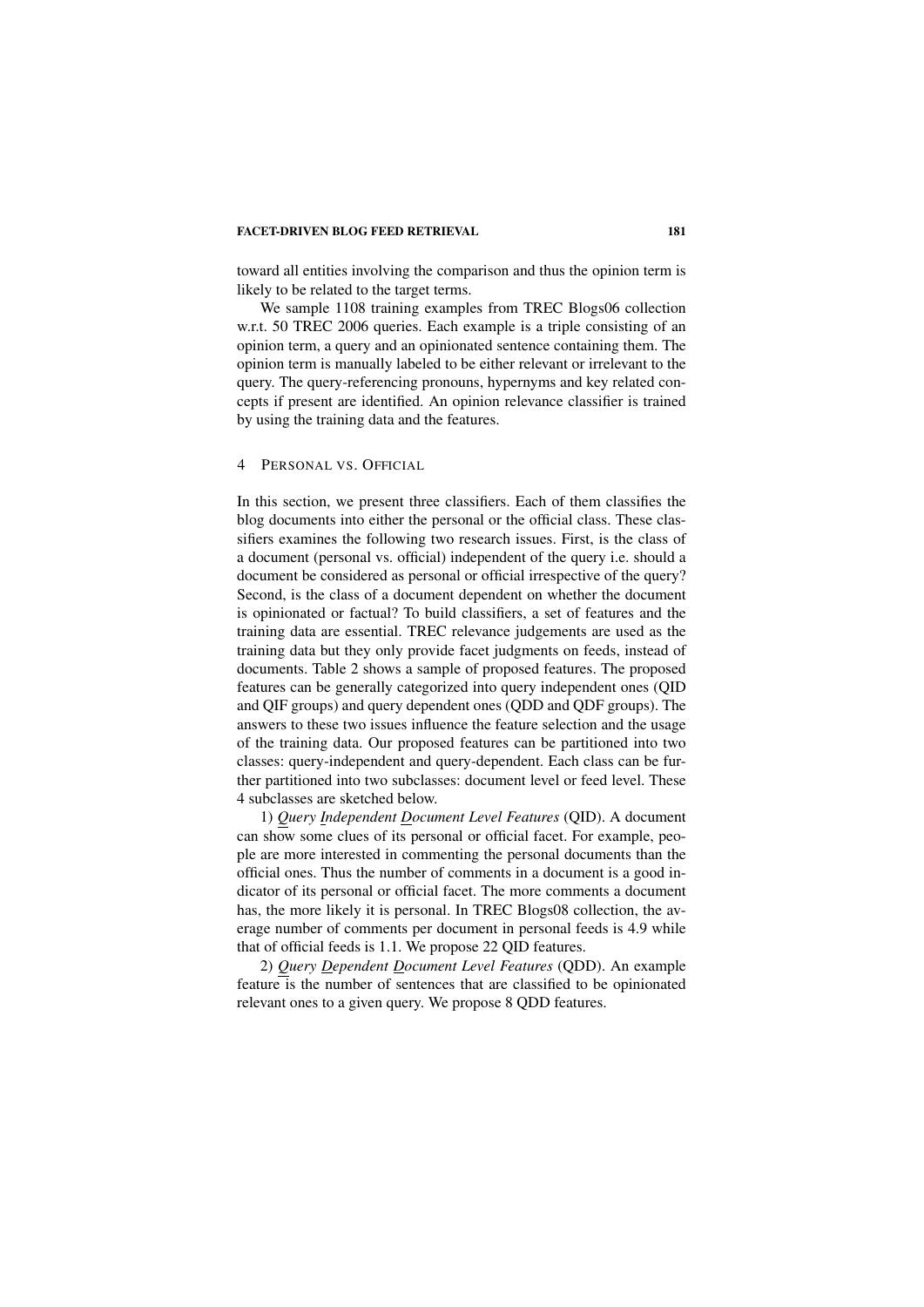Table 2. A Sample of Features for Personal or Official Classification.

|            | Group ID Feature Description ( $d =$ document, $f =$ the feed containing d)                           | #              |
|------------|-------------------------------------------------------------------------------------------------------|----------------|
|            | QID $ D_1 $ No. of images in d;                                                                       |                |
|            | OID $ D_2 $ No. of sentences in d classified to be opinionated and the sum of their opinion scores; 2 |                |
|            | QDD $ D_3 $ No. of query terms in the title of d;                                                     |                |
|            | QDD $ D_4 $ Similar to $D_2$ , except the classified opinionated and relevant sentences to a given    | $\overline{2}$ |
|            | query are utilized;                                                                                   |                |
| OIF        | $F_1$ The mean and the standard deviation of the feature $D_1$ of documents in f;                     | 2 <sup>1</sup> |
| <b>ODF</b> | $F_2$ The mean and the standard deviation of the feature $D_3$ of documents in f;                     | $\overline{2}$ |

3) *Query Independent Feed Level Features* (QIF). An example feature is the percentage of documents in a feed that have no first person pronouns. A higher percentage more likely indicates an official feed. We propose 51 QIF features.

4) *Query Dependent Feed Level Features* (QDF). An example feature is the percentage of documents in a feed whose titles contain at least one query term. We propose 3 QDF features

Three personal/official (PS/OF) classifiers are built based on different assumptions about those two research issues. Accordingly, three PS/OF modules are constructed. Each module uses a classifier and ranks the documents as below.

1) *Query Independent with Opinionated and Factual Features* (QIOPFT): By assuming that a document being personal or official is independent of queries but depends on its opinionated or factual facet, the first classifier QIOPFT is built as follows. Given a labeled feed *f*, all documents in *f* are used as the training data and they are assigned the same facet label as that of *f*. All query-independent features (QID and QIF groups) are utilized. After QIOPFT is learned over the training data by those features, a module using QIOPFT is established. In this module, a document *d* is first classified into either the personal or the official class. Then *d* is assigned by QIOPFT a classification score  $PS(d)$  (or  $OF(d)$ ), if it is classified into the personal (or official) class. Let  $F_{OP}(d)$ and  $F_{FT}(d)$  be the opinionated and factual facet scores of d respectively. Since we assume that the class of a document depends on its being opinionated or factual, the module using QIOPFT assigns the personal facet score,  $F_{PS}(d)$ , and the official facet score,  $F_{OF}(d)$  of the document *d* as follows. Here,  $\lambda$  is empirically learned:

$$
F_{PS}(d) = \lambda F_{OP}(d) + (1 - \lambda)PS(d),
$$
  
\n
$$
F_{OF}(d) = \lambda F_{FT}(d) + (1 - \lambda)OF(d).
$$
\n(1)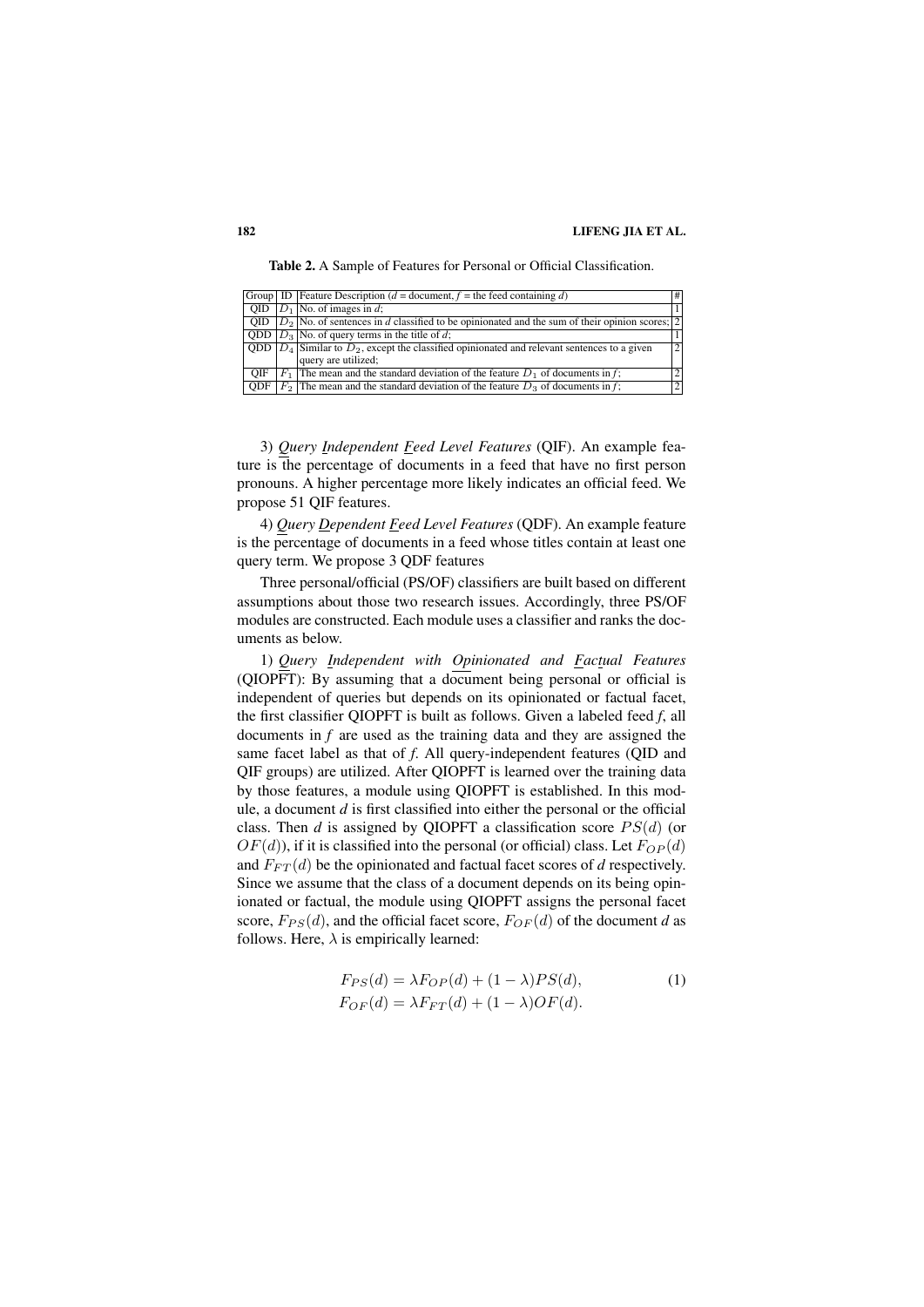2) *Query Dependent with Opinionated and Factual Features* (QDOPFT). By assuming that a document being personal or official is not only dependent on queries but also dependent on its opinionated or factual facet, the second classifier QDOPFT is built as follow. Given a labeled feed f, only the subset of documents that contains at least a query concept is considered to inherit the label of *f*. These query-dependent documents are utilized as the training data. QDOPFT is trained over this subset of training data but involves all features including both query-independent and query-dependent features (QID, QIF, QDD and QDF groups). Due to the assumption that the class of a document *d* depends on its being opinionated or factual, the module using QDOPFT assigns *d* a facet score by Equation (1) too.

3) *Query Independent without Opinionated and Factual Features*(QIwoOPFT). To train the third classifier QIwoOPFT, we make the assumption that a document being personal or official is independent of not only the query but also its opinionated or factual facet. QIwoOPFT is constructed using the same training data as the first classifier. However, the features used by OIwoOPFT are those query independent features (QID and QIF groups) with the exclusion of those features which are calculated based on the opinionated or factual sentences of documents, such as  $D_2$ in Table 2. After QIwoOPFT is constructed, a document *d* is first categorized into the personal or the official class and is then assigned a classification score by QIwoOPFT accordingly. Due to the independent assumption between the personal/official facets and the opinionated/factual facets, we just use the classification score of *d* as its corresponding facet score.

We build QIOPFT and QDOPFT by the different assumptions about whether the class (personal or official) of documents is independent of queries, so we can answer the first issue by comparing their effectiveness. Experimental results in Section 7 show that QIOPFT yields better effectiveness than QDOPFT and we conclude that the class of documents is independent of queries. Acknowledging such a conclusion, we build QIOPFT and QIwoOPFT by the different assumptions about whether the class of documents depends on its opinionated or factual facet. We can answer the second research issue by comparing their effectiveness.

#### 5 IN-DEPTH VS. SHALLOW

In this section, we present our techniques for in-depth and shallow facets. Intuitively, an in-depth analysis about a query *Q* should not only contain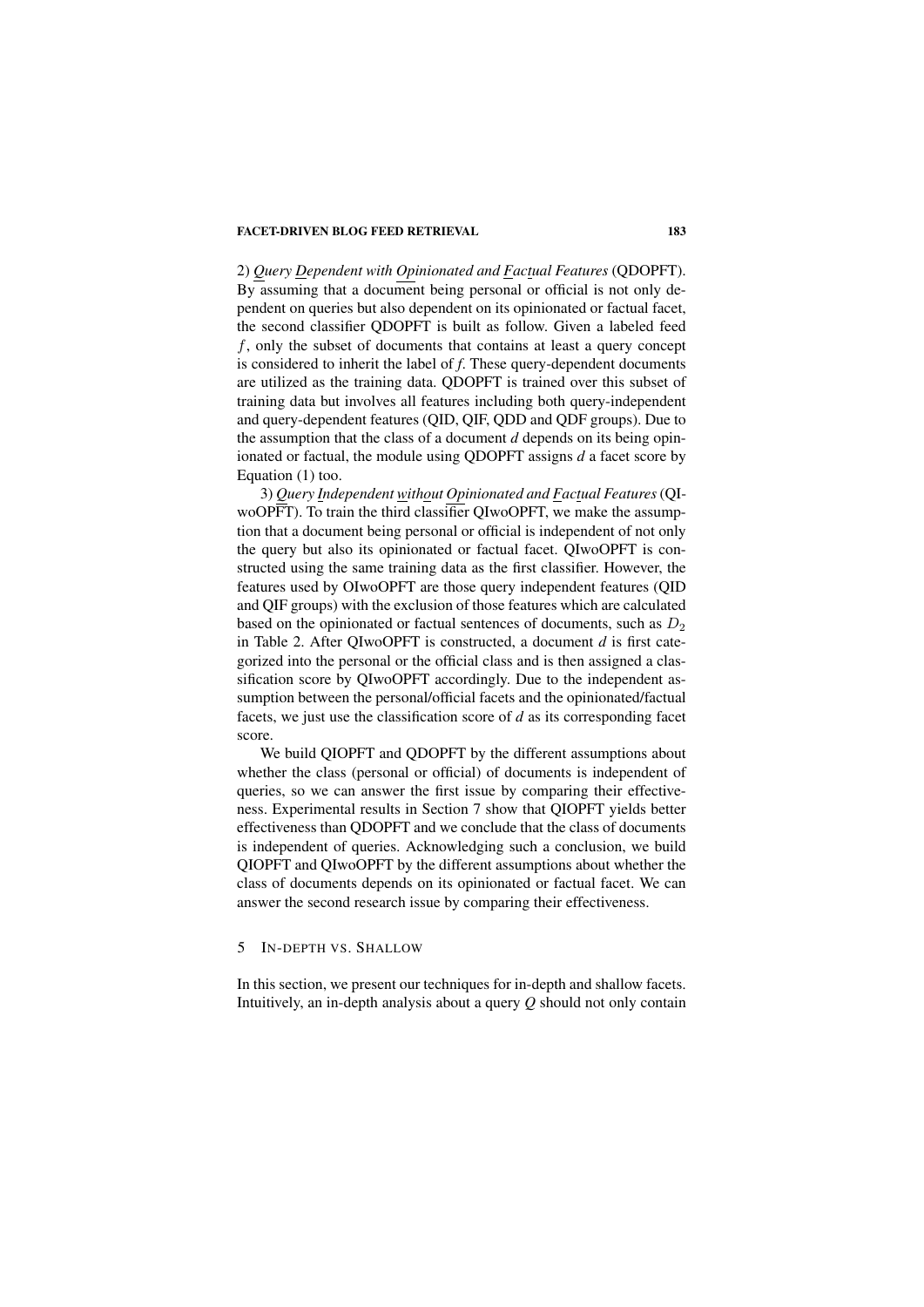*Q*, but also contain the related concepts of *Q*. So we propose an approach that identifies the related concepts of *Q*. The method is described in two steps: 1) Given the Wikipedia entry of each concept of Q, collect the anchor texts and the noun phrases in the subtitles as the candidates of the related concepts. 2) Calculate the association between a candidate *e* and  $Q$  by Pointwise Mutual Information [32];  $P(e, Q)$  is the co-occurrence probability of e and Q.  $P(e)$  (or  $P(Q)$ ) is the occurrence probability of e (or  $Q$ ). They are estimated by Google.

$$
PMI(e,Q) = \log\left(\frac{P(e,Q)}{P(e)P(Q)}\right)
$$
 (2)

We propose two methods to measure the in-depth (or shallow) facet score of a document *d*,  $F_{ID}(d)$  (or  $F_{SW}(d)$ ). The first method computes  $F_{ID}(d)$ or  $F_{SW}(d)$  without considering whether *d* is opinionated or factual. It assumes that  $d$  is a in-depth document if it provides deep analysis; otherwise, d is a shallow document. Let  $RC(Q)$  be the top  $k$  ( $k = 30$  in this paper) related concepts of *Q* and  $CNT(e, d)$  be the count of *e* in *d*.  $F_{ID}(d)$  and  $F_{SW}(d)$  are calculated as below.

$$
F_{ID} = Dep(d) = \sum_{e \in RC(Q)} CNT(e, d) \cdot PMI(e, Q),
$$
\n
$$
F_{SW}(d) = 1 - Dep(d).
$$
\n(3)

The second method assumes that an in-depth document is likely to be opinionated and provides deep analysis; a shallow document is likely to be factual and provides no deep analysis. Let  $F_{OP}(d)$  and  $F_{FT}(d)$  be the opinionated and factual facet scores of d. After  $Dep(d)$  score is normalized between 0 and 1,  $F_{ID}(d)$  and  $F_{SW}(d)$  can be alternatively calculated as below.  $\lambda$  is empirically learned.

$$
F_{ID}(d) = \lambda F_{OP}(d) + (1 - \lambda)Dep(d),
$$
  
\n
$$
F_{SW}(d) = \lambda F_{FT}(d) + (1 - \lambda)(1 - Dep(d)).
$$
\n(4)

#### 6 AGGREGATION MODULE

In this section, we propose an aggregation method to calculate the facet score of each feed by the facet scores of its documents. Let *Q* be a query topic and  $D_Q$  be the set of documents retrieved by a topical retrieval system w.r.t. Q; given a feed *f*,  $D_f$  is the set of the documents in *f*; IR(d)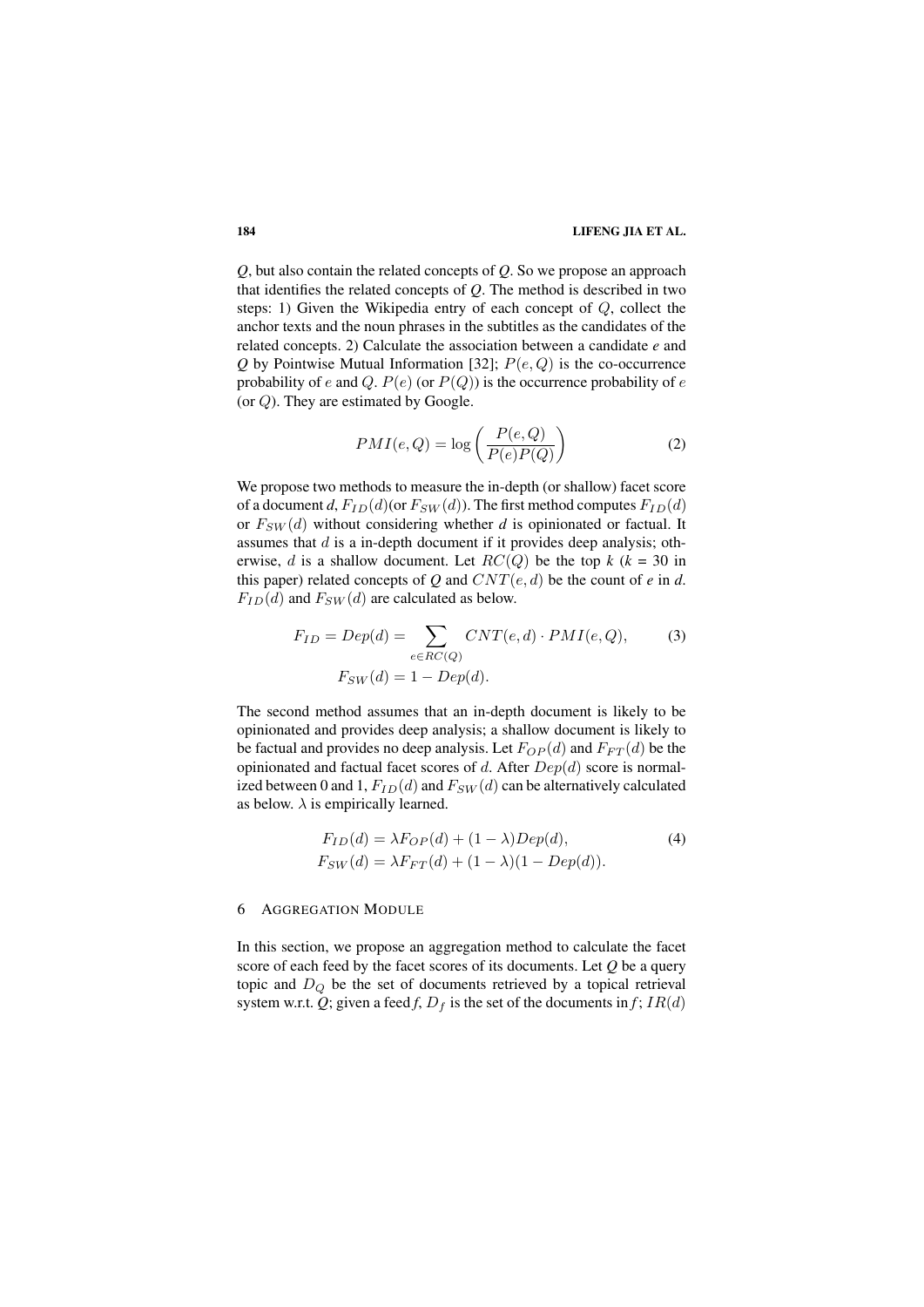and  $F_t(d)$  are the ad-hoc score of a document *d* from the topical retrieval system and the facet score of *d* for the facet *t* respectively. t is one of six facets discussed. In this paper we use TREC baselines to obtain  $IR(d)$ and  $D_Q$ . For any feed f, its ad-hoc score,  $IR(f)$  and its facet score,  $F_t(f)$ , are calculated as below:

$$
IR(f) = \frac{|D_Q \cap D_f|}{|D_f|} \cdot \sum_{d \in D_Q \cap D_f} IR(d),
$$
\n
$$
F_t(f) = \frac{|D_Q \cap D_f|}{|D_f|} \cdot \sum_{d \in D_Q \cap D_f} F_t(d)
$$
\n(5)

An aggregated score  $AS_t(f)$  is computed as below. All feeds are ranked in descending order of their aggregated scores. Here,  $\alpha$  is empirically learned:

$$
AS_t(f) = \alpha IR(f) + (1 - \alpha)F_t(f) \tag{6}
$$

#### 7 EXPERIMENTS

*Experimental Setup*. Since opinion retrieval plays a central role in faceted blog distillation, we first evaluate our opinion-finding techniques using 100 TREC 2007-2008 queries over five TREC baselines (of documents) from TREC Blogs06 collection. The performance metrics are Mean Average Precision (MAP), R-Precision (R-Prec), binary Preference (bPref) and Precision at top 10 documents (P@10). MAP is the most important metric. Another set of experiments is designed to evaluate the proposed facet-finding techniques using 70 TREC 2009-2010 queries over three TREC baselines (of feeds) from TREC Blogs08 collection. These 70 queries consist of 20 queries with opinionated/factual facets, 18 queries with personal/official facets and 32 queries with in-depth/shallow facets. TREC Blogs08 collection is the only official blog collection for faceted blog distillation. MAP as the most important metric in TREC 2009-2010 is used here.

*Opinion Retrieval Evaluation*. Our opinion-finding technique is characterized by three sub-techniques: 1) the syntax and semantics features, 2) the hypernyms and the key related concepts from knowledge bases and 3) co-reference resolution for identifying query-referencing pronouns. We evaluate their impacts individually as follows.

We first use the opinion retrieval system [7] as baseline. It determines the opinion relevance to a query only based on the proximity condition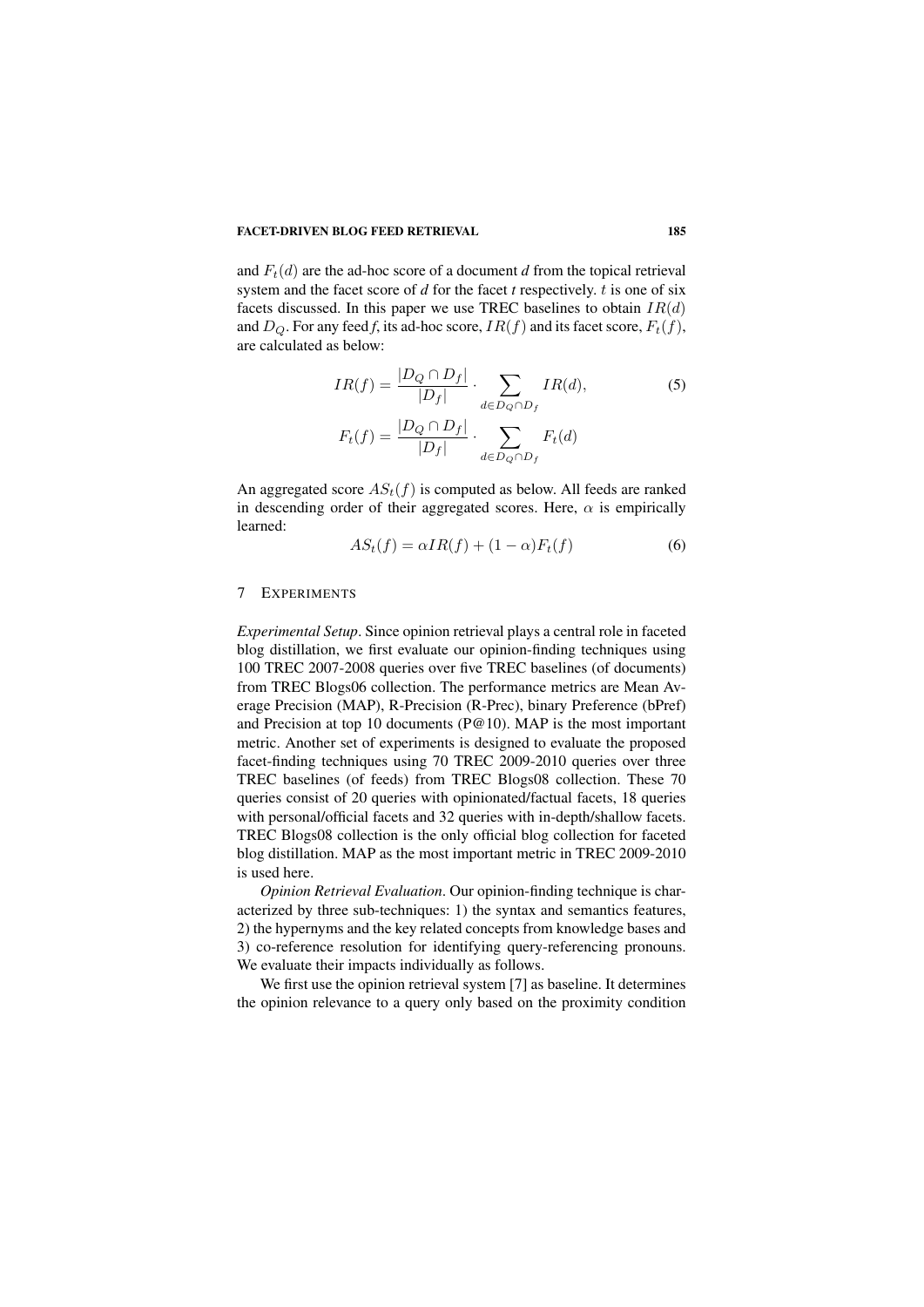of five sentences. Denote it by System I. Then, we configure a second system (denoted by System II) that in addition to the proximity condition, employs the proposed classifier to further determine the relevance of opinionated sentences. It uses the syntactic and semantic features but the hypernyms and the key related concepts of the query concepts and the query-referencing pronouns are not identified. The target terms are only the query concepts. The third system (denoted by System III) uses not only the classifier but also the hypernyms and the key related concepts as target terms. Co-reference resolution is not used. The fourth system employs all three sub-techniques and performs co-reference resolution by Illinois Co-reference toolkit [29]. Denote it by System IV.

All systems are given the same ad-hoc baseline obtained by the topical retrieval system [33] as input and re-rank the documents by addressing the opinionated facet. Since 50 TREC 2006 queries are used for training the opinion relevance classifier, all systems are evaluated by 100 TREC 2007-2008 queries. Table 3 shows their performance. System II achieves statistically significant improvements over System I in all measures. It indicates the classifier that is based on syntax and semantics is effective in determining the opinion relevance, even though only query concepts are used as target terms. The utilization of the hypernyms and the key related concepts in System III contributes to consistent improvements over System II in all measures. Specially, the improvements in MAP and bPref are statistically significant. These improvements indicate that the utility of the hypernyms and the key related concepts are beneficial for determining the opinion relevance. In comparing System IV with System III, the resolution of pronouns contributes to the marginal improvements in all measures. We employed a different co-reference resolution toolkit Open- $Calais<sup>5</sup>$  without observing significant performance difference.

Overall, System IV achieves statistically significant improvements over System I in all measures. It indicates the proposed techniques together are very effective. In addition, we compare System VI with the state-of-the-art opinion retrieval method called laplaceInt [3]. It determines the relevance of opinions to queries by their proximities, achieving the best performance over five TREC baselines from TREC Blogs06 collection by using 50 TREC 2008 queries. We evaluate System IV over those five baselines by the same set of queries and compare its performance with that of laplaceInt. Table 4 shows that System IV consistently and significantly outperforms laplaceInt over these five baselines in MAP,

<sup>5</sup> http://www.opencalais.com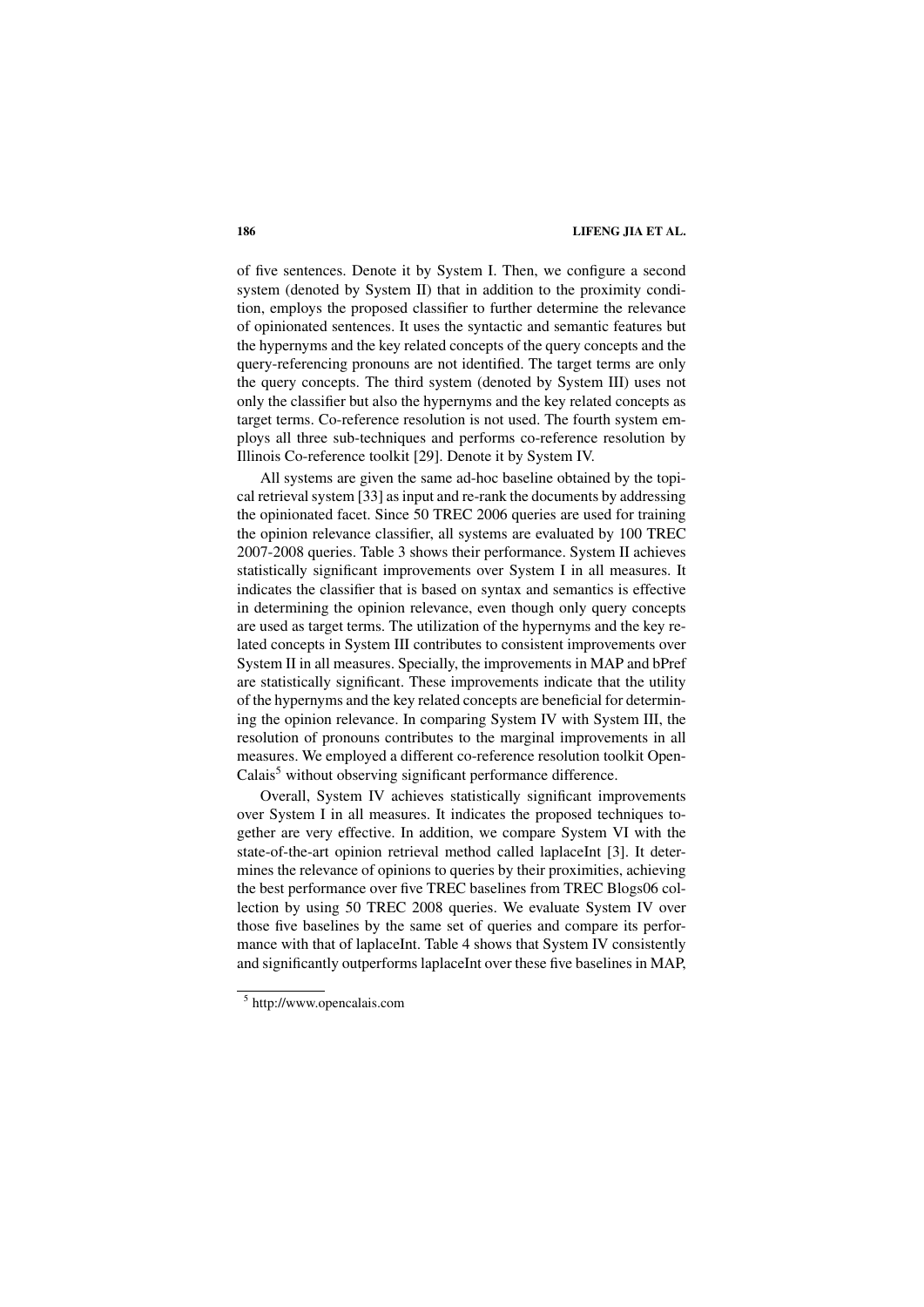**Table 3.** Comparison of System K with System K-1 (K = 2, 3, 4);  $\triangle$  denotes statistically significant improvements over System K-1 by System K at  $p < 0.05$ ;  $\triangle$  denotes statistically significant improvements over System I by System IV at *p*  $< 0.05$ .

|                                                                                                                                           | <b>MAP</b> | $R$ -Prec   bPref | P@10 |
|-------------------------------------------------------------------------------------------------------------------------------------------|------------|-------------------|------|
| System I 0.4304 0.4497 0.4790 0.6560                                                                                                      |            |                   |      |
| System II $0.4771^{\circ}$ 0.4875 <sup><math>\circ</math></sup> 0.5091 <sup><math>\circ</math></sup> 0.7060 <sup><math>\circ</math></sup> |            |                   |      |
| System III $0.4835^{\text{A}}$ 0.4900 $0.5188^{\text{A}}$ 0.7100                                                                          |            |                   |      |
| System IV 0.4843 <sup>4</sup> 0.4904 <sup>4</sup> 0.5192 <sup>4</sup> 0.7120 <sup>4</sup>                                                 |            |                   |      |

R-Prec and bPref. For P@10, System IV outperforms laplaceInt by 5.0% averagely.

*Faceted Blog Distillation Evaluation*. We now evaluate all proposed faceted-finding techniques over the three TREC baselines from TREC Blogs08 collection. In addition, we compare the performance of our techniques with the best performance in TREC 2010 [34]. They are the "hit-Feeds" runs [26] and the "LexMIRuns" runs [20]. Note that the parameters  $\lambda$  and  $\alpha$  (from Equations (1), (4) and (6)) are learned as follows. We try all possible values for  $\lambda$  and  $\alpha$  from 0.1 to 1.0 with interval of 0.1 respectively. The values of  $\lambda$  and  $\alpha$  that perform best for TREC 2009 queries are used to evaluate TREC 2010 queries and vice versa. Moreover, the opinion relevance classifier used in this set of experiments is trained by using TREC 2006 queries while tested by 70 TREC 2009-2010 queries.

*Opinionated and Factual Effectiveness*. Tables 5 and 6 show the evaluation of our opinionated (OP) and factual (FT) blog distillation method (denoted by OPFT) over three baselines by using 20 TREC queries with OP and FT facets. OPFT consistently achieves significant improvements in both facet performance over all three baselines. We also compare OPFT with the state-of-the-art methods.

Tables 5 and 6 show that OPFT consistently and significantly outperforms the best performance in both facet performance. Xu et al. [35] only studied opinionated blog distillation by using those 20 TREC queries over the same baselines. Our performance outperforms theirs by 4.0% in mean MAP score. We show the average improvement without showing their results due to space limit.

*Personal and Official Effectiveness*. We evaluate three proposed personal (PS) and official (OF) blog distillation methods by 18 TREC queries with PS and OF facets over the three baselines. The three methods use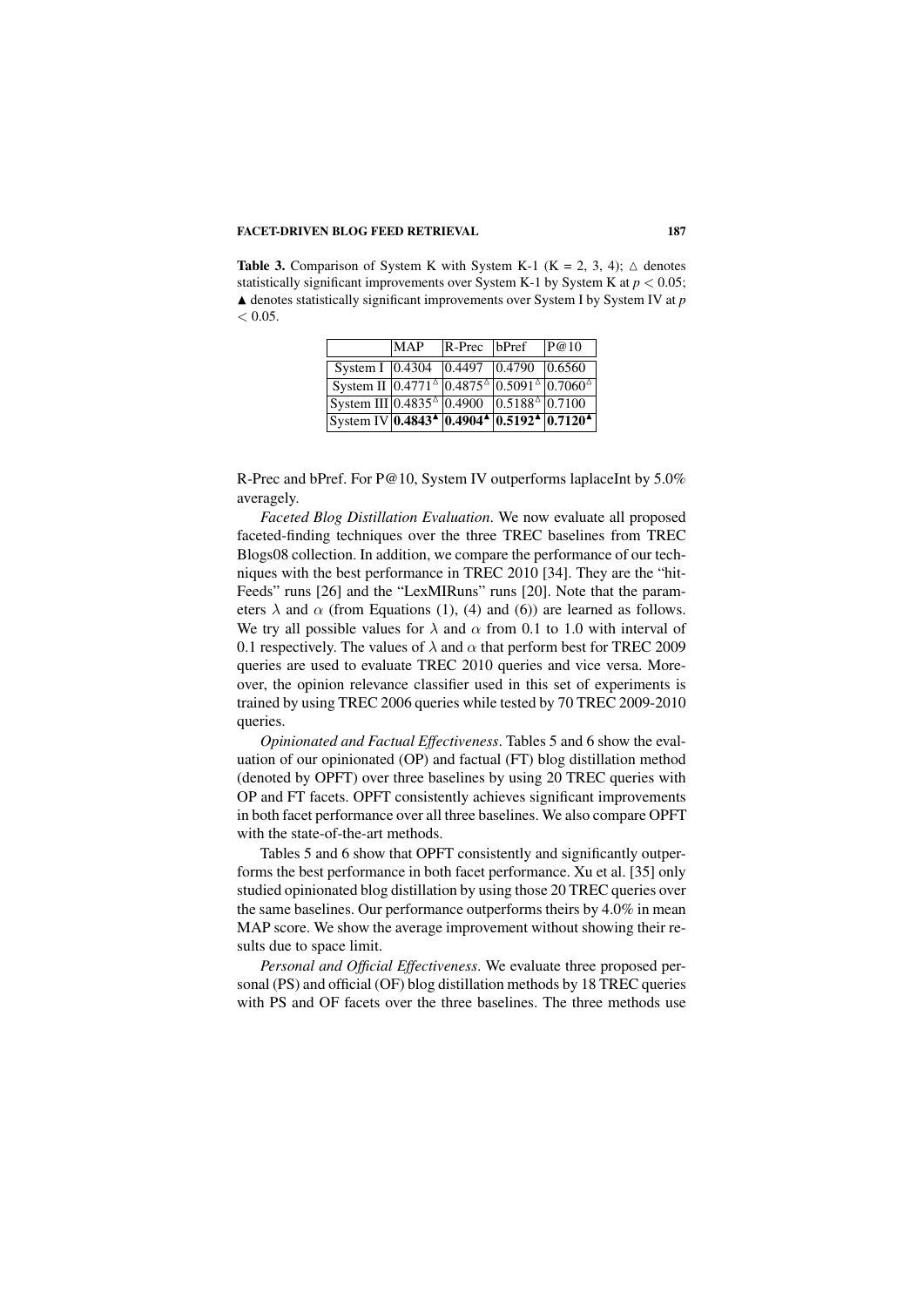|                                                                                                                                                                                                                                                                                                                                                                                                                                                                                                                                 | bPref                                      | P@10                            |
|---------------------------------------------------------------------------------------------------------------------------------------------------------------------------------------------------------------------------------------------------------------------------------------------------------------------------------------------------------------------------------------------------------------------------------------------------------------------------------------------------------------------------------|--------------------------------------------|---------------------------------|
| 0.3682                                                                                                                                                                                                                                                                                                                                                                                                                                                                                                                          | 0.3514                                     | 0.5800                          |
| 0.4412                                                                                                                                                                                                                                                                                                                                                                                                                                                                                                                          | 0.4326                                     | 0.6920                          |
| $0.4610^{\AA}$                                                                                                                                                                                                                                                                                                                                                                                                                                                                                                                  | $0.4631^{\textstyle \Delta}$               | $0.7260$ <sup>2</sup>           |
| 0.3145                                                                                                                                                                                                                                                                                                                                                                                                                                                                                                                          | 0.2902                                     | 0.5500                          |
| 0.3411                                                                                                                                                                                                                                                                                                                                                                                                                                                                                                                          | 0.3166                                     | 0.5860                          |
| $0.4108^{\textstyle \Delta}$                                                                                                                                                                                                                                                                                                                                                                                                                                                                                                    | $0.3862^{\textstyle\blacktriangle}$        | $0.6400^{\star}$                |
| 0.3887                                                                                                                                                                                                                                                                                                                                                                                                                                                                                                                          | 0.3677                                     | 0.5540                          |
| 0.4389                                                                                                                                                                                                                                                                                                                                                                                                                                                                                                                          | 0.4247                                     | 0.6660                          |
| $0.4447$ <sup><math>\triangle</math></sup>                                                                                                                                                                                                                                                                                                                                                                                                                                                                                      | $0.4374$ <sup><math>\triangle</math></sup> | 0.6660'                         |
| 0.4284                                                                                                                                                                                                                                                                                                                                                                                                                                                                                                                          | 0.4112                                     | 0.6160                          |
| 0.4578                                                                                                                                                                                                                                                                                                                                                                                                                                                                                                                          | 0.4485                                     | 0.7140                          |
| $0.4836^{\AA}$                                                                                                                                                                                                                                                                                                                                                                                                                                                                                                                  | $0.4811$ <sup><math>\triangle</math></sup> | $0.7040^{\textstyle \triangle}$ |
| 0.3524                                                                                                                                                                                                                                                                                                                                                                                                                                                                                                                          | 0.3395                                     | 0.5300                          |
| 0.3785                                                                                                                                                                                                                                                                                                                                                                                                                                                                                                                          | 0.3715                                     | 0.6120                          |
| $0.4015^{\textstyle \Delta}$                                                                                                                                                                                                                                                                                                                                                                                                                                                                                                    | $0.3944$ <sup><math>\triangle</math></sup> | 0.6860                          |
| <b>MAP</b><br>$ 0.3239\rangle$<br>laplaceInt   0.4020<br>System IV $ 0.4294$ <sup><math>\triangle</math></sup><br>baseline $2 \mid 0.2639$<br>laplaceInt $ 0.2886$<br>System IV $ 0.3526^{\textstyle\blacktriangle}$<br>baseline $3 0.3564$<br>laplaceInt $ 0.4043$<br>System IV $0.4192$ <sup><math>\triangle</math></sup><br>baseline $4 \mid 0.3822$<br>laplaceInt $ 0.4292$<br>System IV $ 0.4540^{\triangle}$<br>baseline $5 \mid 0.2988$<br>laplaceInt $ 0.3223$<br>System IV $ 0.3535$ <sup><math>\triangle</math></sup> | R-Prec                                     |                                 |

Table 4. Comparison of System IV with laplaceInt;  $\triangle$  denotes statistically significant improvements over baselines by System IV at  $p < 0.05$ .

three proposed PS/OF classifiers and are named as QDOPFT, QIwoOPFT and QIOPFT respectively. Note that TREC 2009 query topics are tested over the PS/OF classifiers that are trained over the relevance judgments of TREC 2010 query topics and vice versa. The comparison between QDOPFT and QIOPFT can answer our first research issue: "Is a document being personal or official independent of the query?" Tables 5 and 6 show that QIOPFT outperforms QDOPFT in terms of the mean MAP score of PS and OF performance over the three baselines. So we believe that a document being personal or official is independent of the query. To address the second research issue: "Is a document being personal or official dependent on whether it is opinionated or factual?", we conduct the comparison between QIwoOPFT and QIOPFT.

Tables 5 and 6 show that the QIOPFT consistently outperforms the QIwoOPFT over three baselines in terms of PS and OF facet performance. So we conclude that a document being personal or official is dependent on its opinionated or factual nature. Since a document being personal or official is independent of the query, a possible concern is that there may be feeds that are judged to be personal (or official) for some TREC 2009 queries and they have the same judgments for some TREC 2010 queries. This may cause our classifiers to be overfitting, because the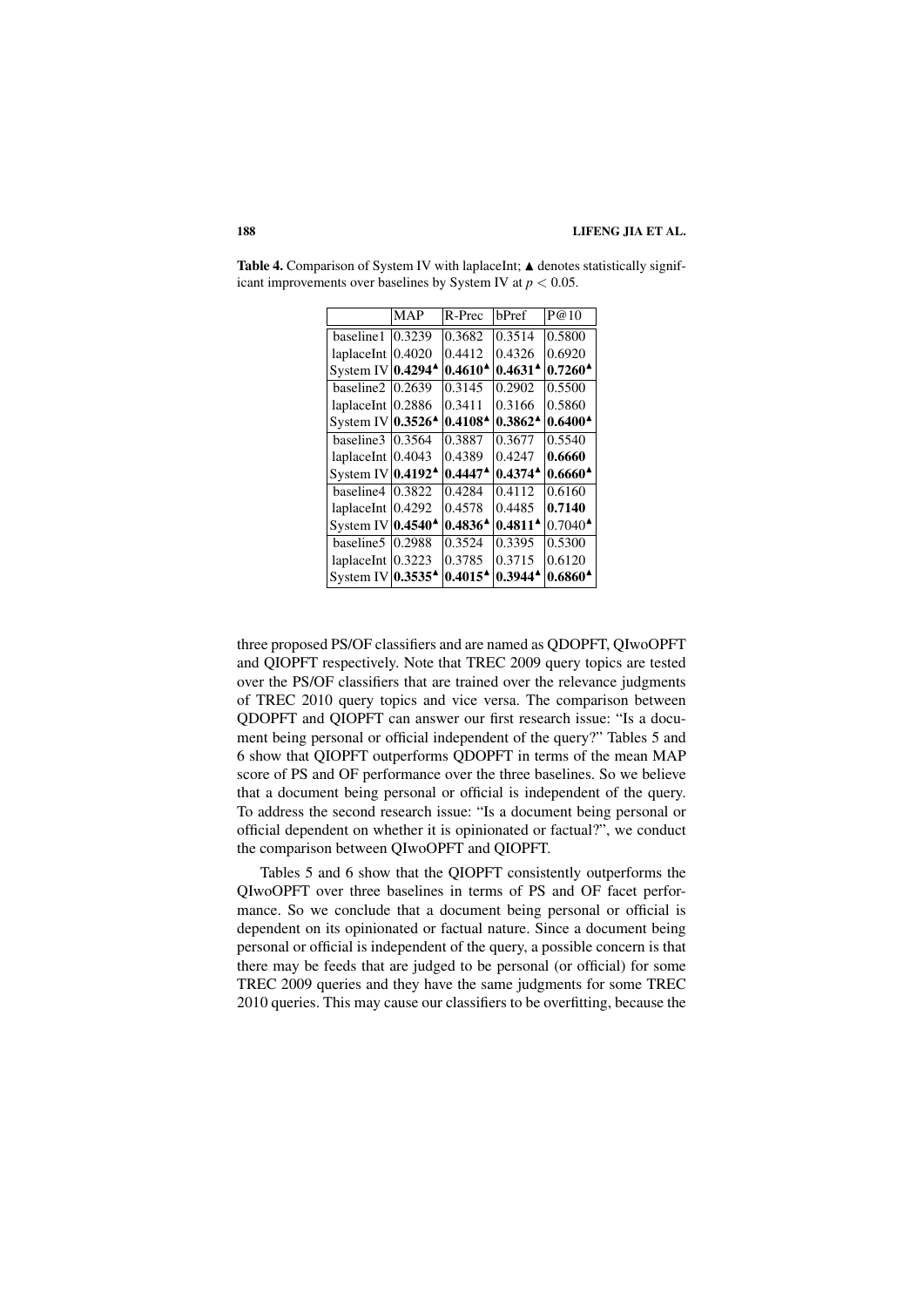**Table 5.** Performance of faceted blog distillation modules, part 1.  $\triangle (\triangledown)$  and  $\triangle$ ( $\nabla$ ) denote statistically significant improvements (deteriorations) at  $p < 0.05$  and  $p < 0.1$ .

|                        |                                                  | Opinionated Facet Effectiveness                                                                                                                   |                                         |
|------------------------|--------------------------------------------------|---------------------------------------------------------------------------------------------------------------------------------------------------|-----------------------------------------|
|                        | <b>BASELINE</b>                                  | BASELINE 2                                                                                                                                        | BASELINE 3                              |
| baseline               | 0.2426                                           | 0.1318                                                                                                                                            | 0.1001                                  |
| OPFT                   | $0.2742^{(13.0\%)}$                              | $0.1721^{(30.6\%)}$                                                                                                                               | $0.1533^{(53.14)}$                      |
| hitFeeds               | 0.2436                                           | 0.1319                                                                                                                                            | 0.1015                                  |
| LexMIRuns 0.2518       |                                                  | 0.1428                                                                                                                                            | 0.1199                                  |
| <b>OPFT</b>            | $0.2742^{(12.6\%, 8.9\% \Delta)}$                | $0.1721^{(30.5\% \Delta, 20.5\%)}$                                                                                                                | $0.1533^{(51.0\%4,27.9\%)}$             |
|                        |                                                  | Personal Facet Effectiveness                                                                                                                      |                                         |
|                        | <b>BASELINE</b>                                  | BASELINE 2                                                                                                                                        | BASELINE 3                              |
| baseline               | 0.2097                                           | 0.1527                                                                                                                                            | 0.0895                                  |
| QDOPFT                 | $0.2444(16.5\%)$                                 | $0.1667^{(9.2\%)}$                                                                                                                                | $0.1677^{(87.3\% \Delta)}$              |
|                        | $QIwOOPT$ $ 0.1751^{(-16.5\%, N/A)}$             | $0.1167^{(-23.6\%,N/A)}$                                                                                                                          | $0.0872^{\left(-2.6\% \right)}$         |
| OIOPFT                 |                                                  | $\left  0.2440^{(16.4\%, -0.2\%, 39.3\%)} 0.1966^{(28.7\%, 17.2\% \Delta, 68.5\% \Delta)} 0.1683^{(88.0\% \Delta, 0.4\%, 93.0\% \Delta)} \right $ |                                         |
| hitFeeds               | 0.2126                                           | 0.1533                                                                                                                                            | 0.0911                                  |
| $LexMIRums$   $0.2727$ |                                                  | 0.1607                                                                                                                                            | 0.0875                                  |
| QIOPFT                 | $ 0.2440^{(14.8\%,-10.5\%)}$                     | $0.1966^{(28.2\%, 22.3\%)}$                                                                                                                       | $0.1683^{(84.7\%\Delta, 92.3\%\Delta)}$ |
|                        |                                                  | In-depth Facet Effectiveness                                                                                                                      |                                         |
|                        | <b>BASELINE</b>                                  | BASELINE 2                                                                                                                                        | BASELINE 3                              |
| baseline               | 0.3298                                           | 0.2185                                                                                                                                            | 0.1616                                  |
| M <sub>2</sub>         | $(0.3283^{(-0.5\%)}$                             | $0.2357^{(7.8\%)}$                                                                                                                                | $0.2097^{(29.8\%\Delta)}$               |
|                        | IDSWOPFT $ 0.3339^{(1.2\% ,1.7\%)}\rangle$       | $0.2421^{(10.8\%, 2.7\% \Delta)}$                                                                                                                 | $0.2141^{(32.5\%4,2.1\%)}$              |
| hitFeeds               | 0.3300                                           | 0.2184                                                                                                                                            | 0.1643                                  |
| LexMIRuns   0.3311     |                                                  | 0.2185                                                                                                                                            | 0.1616                                  |
|                        | $\mathrm{IDSWOPT}[{\bf 0.3339}^{(1.2\%,0.8\%)}]$ | $0.2421^{(10.9\%,10.8\%)}$                                                                                                                        | $0.2141^{(30.3\%4,32.5\%4)}$            |
|                        |                                                  |                                                                                                                                                   |                                         |

PS/OF classifiers are trained over the facet-judged feeds for TREC 2010 queries and then tested by TREC 2009 queries and vice versa. However, after examining the facet-judged feeds of 18 TREC PS/OF queries, the set of 181 facet-judged feeds for 8 TREC 2009 PS/OF queries and the set of 205 facet-judged feeds for 10 TREC 2010 PS/OF queries are disjoint.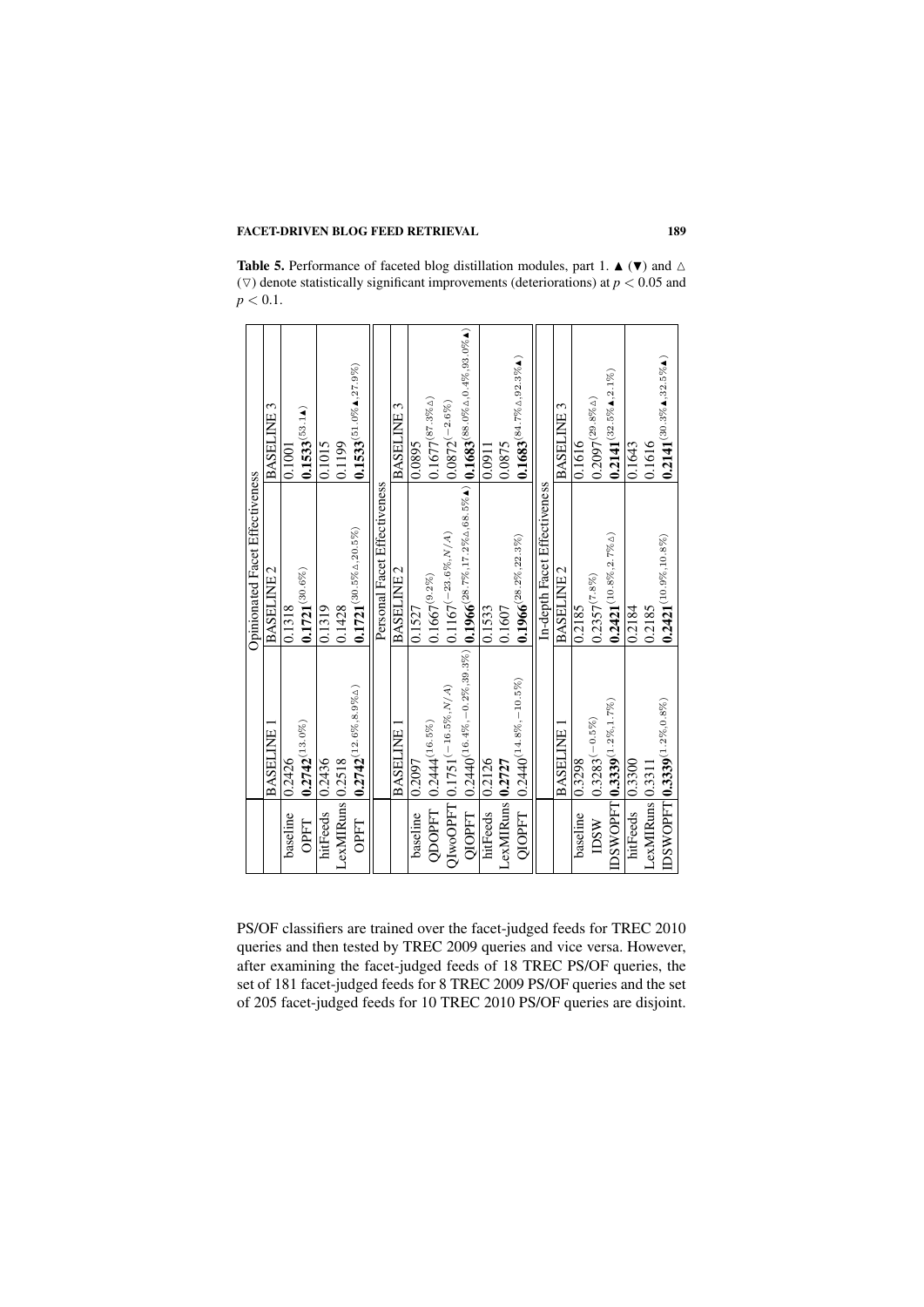**Table 6.** Performance of faceted blog distillation modules, part 2.  $\blacktriangle (\blacktriangledown)$  and  $\triangle$ ( $\nabla$ ) denote statistically significant improvements (deteriorations) at  $p < 0.05$  and  $p < 0.1$ .

|                             | BASELINE 3      | 0.1419   | $0.1639^{(15.5\%\text{A})}$ | 0.1417   | 0.1622           | $0.1639^{(15.6\%4,1.0\%)}$ |                              | BASELINE 3      | 0.2016   | $0.2102^{(4.3\%)}$ | $0.2085^{(3.4\%, N/A)}$             |                                                                                                        | 0.1985   | 0.2016           | $0.2366^{(19.2\%,17.4\%)}$  |                             | BASELINE 3      | 0.0921   | $0.1043^{(13.2\%)}$         | $0.1144^{(24.2\% , 9.7\%)}$              | 0.0913   | 0.0910           | $0.1144^{(25.3\%,25.7\%)}$                 |
|-----------------------------|-----------------|----------|-----------------------------|----------|------------------|----------------------------|------------------------------|-----------------|----------|--------------------|-------------------------------------|--------------------------------------------------------------------------------------------------------|----------|------------------|-----------------------------|-----------------------------|-----------------|----------|-----------------------------|------------------------------------------|----------|------------------|--------------------------------------------|
| Factual Facet Effectiveness | BASELINE 2      | 0.1911   | $0.2032^{(6.3\%)}$          | 0.1913   | 0.1942           | $0.2032^{(6.2\%,4.6\%)}$   | Official Facet Effectiveness | BASELINE 2      | 0.1957   | $0.2046^{(4.5\%)}$ | $0.1674(-14.5\%, N/A)$              | $0.2690^{(0.6\%, 4.7\%, 0.6\%)}[0.2449^{(25.1\%, 19.7\%, 46.3\%4)}[0.2366^{(17.4\%, 12.3\%, 13.5\%)}]$ | 0.1957   | 0.1882           | $0.2449^{(25.1\%,30.1\%)}$  | Shallow Facet Effectiveness | BASELINE 2      | 0.1125   | $0.1293^{(14.9\%)}$         | $0.1289^{(14.6\%,-0.3\%)}$               | 0.1123   | 0.1046           | $0.1289^{(14.8\%,23.2\%)}$                 |
|                             | <b>BASELINE</b> | 0.2520   | $0.2802^{(11.2\%)}$         | 0.2529   |                  | $0.2802^{(10.8\%,13.1\%)}$ |                              | <b>BASELINE</b> | 0.2673   | $0.2570(-3.9\%)$   | $QIwOOPT$ $ 0.2658^{(-0.6\%, N/A)}$ |                                                                                                        | 0.2700   |                  | $ 0.2690^{(-0.4\%, 1.0\%)}$ |                             | <b>BASELINE</b> | 0.1370   | $0.1450^{(5.8\%\triangle)}$ | IDSWOPFT $\vert 0.1421^{(3.1\%,-0.2\%)}$ | 0.1378   |                  | IDSWOPFT $\vert 0.1421^{(3.1\% , 11.1\%)}$ |
|                             |                 | baseline | <b>OPFT</b>                 | hitFeeds | LexMIRuns 0.2477 | <b>OPFT</b>                |                              |                 | baseline | QDOPFT             |                                     | <b>OIOPFT</b>                                                                                          | hitFeeds | LexMIRuns 0.2662 | <b>QIOPFT</b>               |                             |                 | baseline | <b>IDSW</b>                 |                                          | hitFeeds | LexMIRuns 0.1279 |                                            |

QIOPFT is the most effective and robust one among all three methods. So we compare its performance with the best known performance. QIOPFT significantly outperforms the "hitFeeds" runs and the "LexMIRuns" runs in both faceted performance. Gerani et al. [18] only studied personal blog distillation. We perform experiments using their queries and outperform their results by 18.1% in MAP. We show the average improvement without showing their results due to space limit.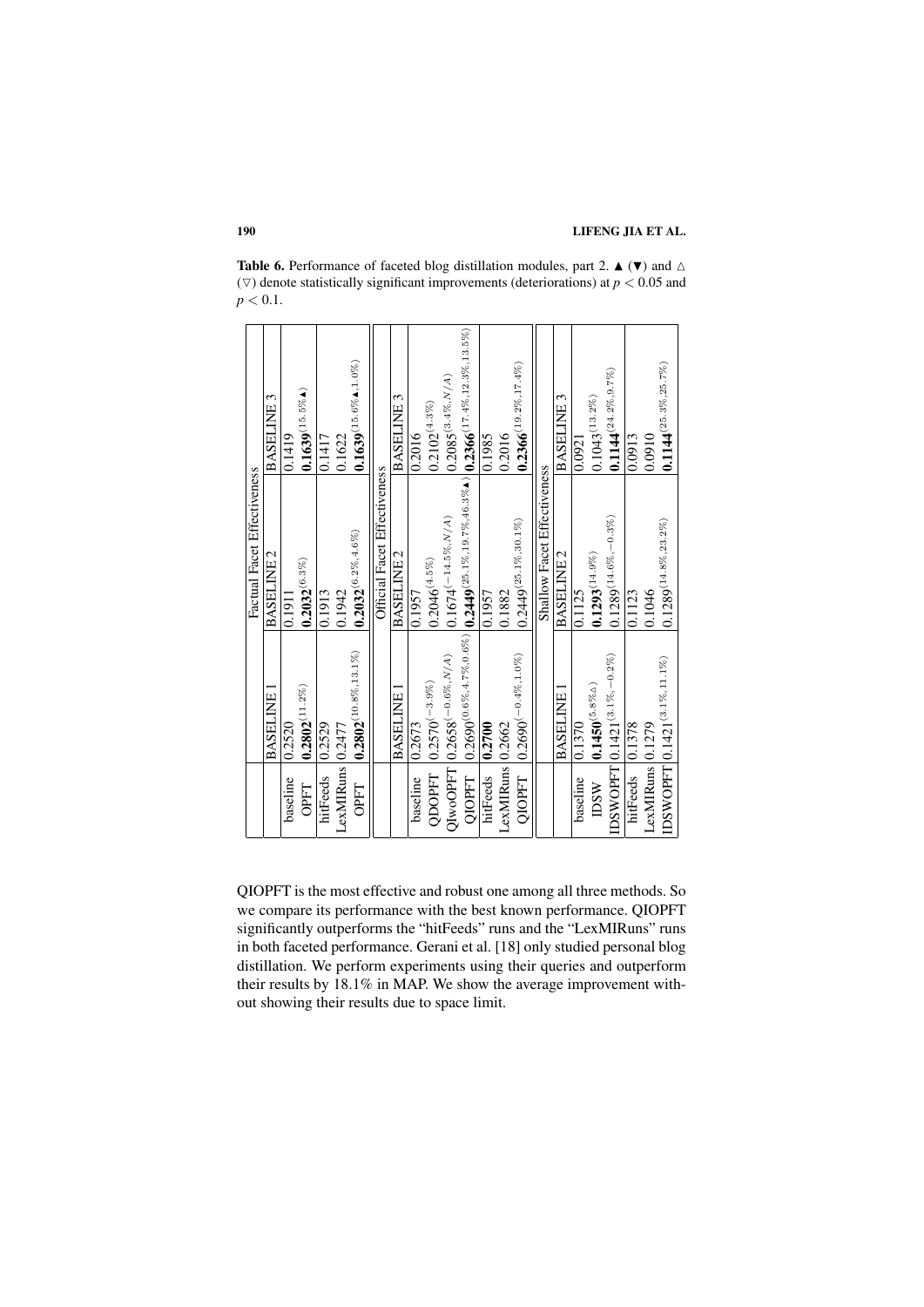*In-depth and Shallow Effectiveness*. We evaluate our in-depth (ID) or shallow (SW) methods by using 32 TREC queries with ID and SW facets. We first configure a method where the facet scores are calculated by Equation (2). The depth of documents are measured by the extent of the occurrences of related concepts to queries. Let IDSW denote this method. We then configure another method where the facet scores are calculated by Equation (4). It considers the depth or shallowness of a document not only by the related concepts but also by the OP or FT facet scores. Let IDSWOPFT denote this method. Tables 5 and 6 show that IDSW significantly improve the baselines in the ID and SW performance, which indicates the effectiveness of the usage of related concepts of queries to measure the depth of blog documents. IDSWOPFT is more robust and more effective than IDSW, because it not only outperforms IDSW in terms of the mean MAP scores for ID and SW performance but also consistently and significantly improves all three baselines in ID and SW performance. Thus, we believe that an in-depth document is likely to contain opinionated contents and a shallow document is likely to be factual. We observe that IDSWOPFT consistently and significantly outperforms those best performance in both faceted performance.

# 8 CONCLUSION

In this paper, we proposed techniques to classify and rank facet-oriented feeds. Moreover, we carefully studied a number of research issues in the construction of the classifiers. Some of these issues have not been addressed by earlier researchers. We set up different experiments to answer these research issues. Experiments demonstrated that our facet-finding techniques not only consistently outperform the three TREC baselines but also outperform the best results.

#### **REFERENCES**

- [1] Macdonald, C., Ounis, I., Soboroff, I.: Overview of the trec 2009 blog track. In: TREC. (2009)
- [2] Ounis, I., de Rijke, M., Macdonald, C., Mishne, G., Soboroff, I.: Overview of the trec-2006 blog track. In: TREC'06. (2006)
- [3] Gerani, S., Carman, M.J., Crestani, F.: Proximity-based opinion retrieval. In: SIGIR '10. (2010)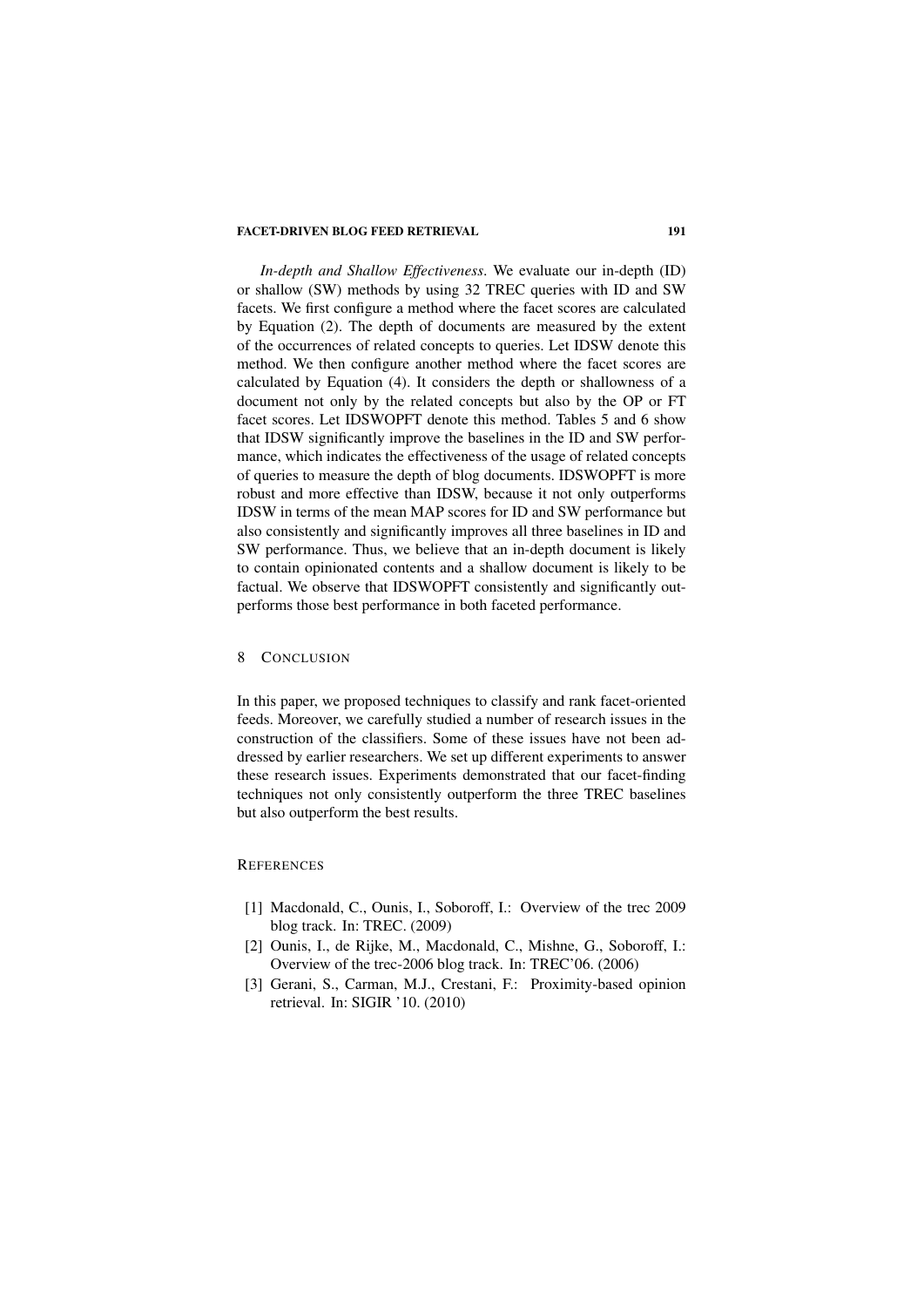- [4] Santos, R.L.T., He, B., Macdonald, C., Ounis, I.: Integrating proximity to subjective sentences for blog opinion retrieval. In: ECIR '09. (2009)
- [5] Vechtomova, O.: Facet-based opinion retrieval from blogs. Inf. Process. Manage. 46(1) (January 2010) 71–88
- [6] Zhang, M., Ye, X.: A generation model to unify topic relevance and lexicon-based sentiment for opinion retrieval. In: SIGIR '08. (2008)
- [7] Zhang, W., Yu, C., Meng, W.: Opinion retrieval from blogs. In: CIKM '07. (2007)
- [8] Breck, E., Choi, Y., Cardie, C.: Identifying expressions of opinion in context. In: IJCAI'07. (2007)
- [9] Choi, Y., Breck, E., Cardie, C.: Joint extraction of entities and relations for opinion recognition. In: EMNLP '06. (2006)
- [10] Johansson, R., Moschitti, A.: Reranking models in fine-grained opinion analysis. In: COLING'10. (2010)
- [11] Ding, X., Liu, B.: Resolving object and attribute coreference in opinion mining. In: COLING '10. (2010)
- [12] Ding, X., Liu, B., Yu, P.S.: A holistic lexicon-based approach to opinion mining. In: WSDM '08. (2008)
- [13] Hu, M., Liu, B.: Mining and summarizing customer reviews. In: KDD '04. (2004)
- [14] Joshi, M., Penstein-Rosé, C.: Generalizing dependency features for opinion mining. In: ACL-IJCNLP '09. (2009)
- [15] Kobayashi, N., Inui, K., Matsumoto, Y.: Extracting aspectevaluation and aspect-of relations in opinion mining. In: EMNLP-CoNLL'07. (2007)
- [16] Popescu, A.M., Etzioni, O.: Extracting product features and opinions from reviews. In: HLT-EMNLP '05. (2005)
- [17] Wu, Y., Zhang, Q., Huang, X., Wu, L.: Phrase dependency parsing for opinion mining. In: EMNLP '09. (2009)
- [18] Gerani, S., Keikha, M., Carman, M., Crestani, F.: Personal blog retrieval using opinion features. In: ECIR'11. (2011)
- [19] Jia, L., Yu, C.T.: Uic at trec 2010 faceted blog distillation. In: TREC. (2010)
- [20] Keikha, M., Mahdabi, P., Gerani, S., Inches, G., Parapar, J., Carman, M.J., Crestani, F.: University of lugano at trec 2010. In: TREC. (2010)
- [21] Zhou, Z., Zhang, X., Vines, P.: Rmit at trec 2010 blog track: Faceted blog distillation task. In: TREC. (2010)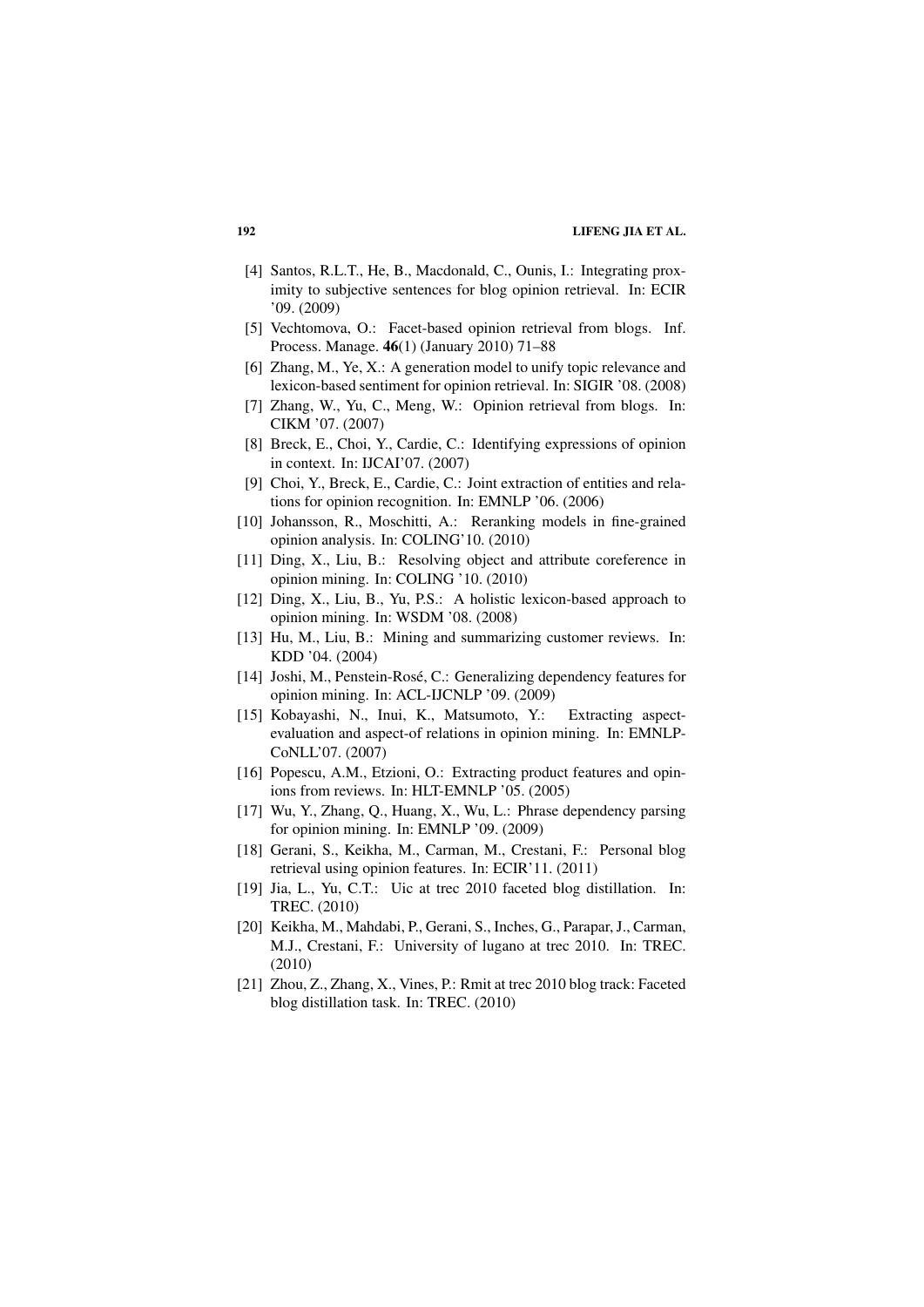- [22] Li, S., Li, Y., Zhang, J., Guan, J., Sun, X., Xu, W., Chen, G., Guo, J.: Pris at trec 2010 blog track: Faceted blog distillaton. In: TREC. (2010)
- [23] Guo, L., Zhai, F., Shao, Y., Wan, X.: Pkutm at trec 2010 blog track. In: TREC. (2010)
- [24] Mejova, Y., Ha-Thuc, V., Foster, S., Harris, C., Arens, R.J., Srinivasan, P.: Trec blog and trec chem: A view from the corn fields. In: TREC. (2009)
- [25] Santos, R.L.T., McCreadie, R.M.C., Macdonald, C., Ounis, I.: University of glasgow at trec 2010: Experiments with terrier in blog and web tracks. In: TREC. (2010)
- [26] Yang, J., Dong, X., Guan, Y., Huang, C., Wang, S.: Hit\_ltrc at trec 2010 blog track: Faceted blog distillation. In: TREC. (2010)
- [27] Taboada, M., Grieve, J.: Analyzing appraisal automatically. In: Proceedings of the AAAI Spring Symposium on Exploring Attitude and Affect in Text: Theories and Applications. (2004)
- [28] Wilson, T., Wiebe, J., Hoffmann, P.: Recognizing contextual polarity in phraselevel sentiment analysis. In: HLT-EMNLP'05. (2005)
- [29] Bengtson, E., Roth, D.: Understanding the value of features for coreference resolution. In: EMNLP '08. (2008)
- [30] Suchanek, F.M., Kasneci, G., Weikum, G.: Yago: a core of semantic knowledge. In: WWW '07. (2007)
- [31] Marneffe, M.c.D., Maccartney, B., Manning, C.D.: Generating typed dependency parses from phrase structure parses. In: LREC'06. (2006)
- [32] Fano, R.: Transmission of Information: A Statistical Theory of Communications. The MIT Press, Cambridge, MA (1961)
- [33] Liu, S., Liu, F., Yu, C., Meng, W.: An effective approach to document retrieval via utilizing wordnet and recognizing phrases. In: SIGIR '04. (2004)
- [34] Macdonald, C., Ounis, I., Soboroff, I.: Overview of the trec 2010 blog track. In: TREC. (2010)
- [35] Xu, X., Tan, S., Liu, Y., Cheng, X., Lin, Z., Guo, J.: Find me opinion sources in blogosphere: a unified framework for opinionated blog feed retrieval. In: WSDM '12. (2012)